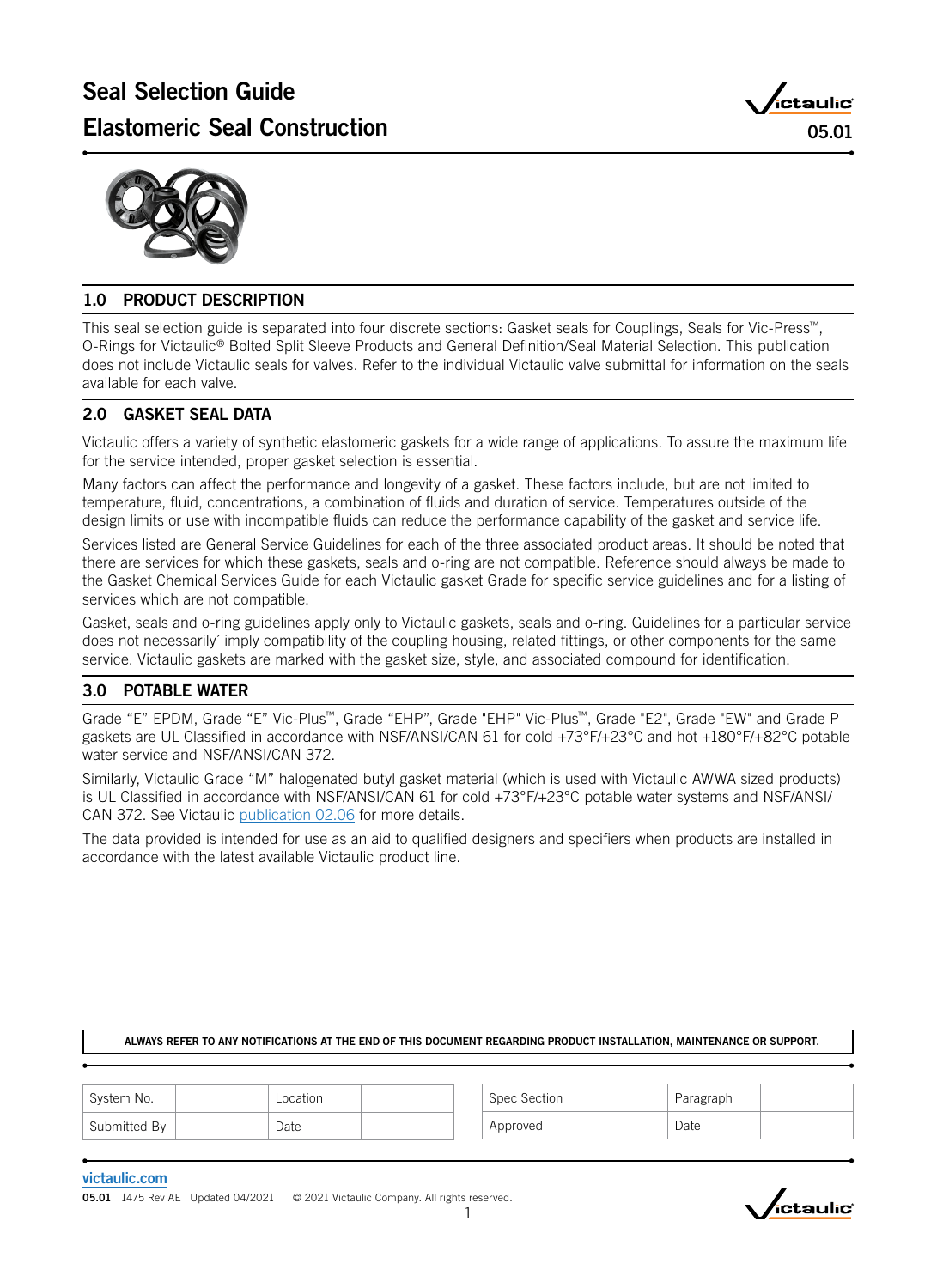### 4.0 GASKET/SEAL/O-RING STYLES

Illustrations exaggerated for clarity





Installation-Ready<sup>™</sup> Traditional C-Shape



Reducing



*Vic‑Flange*



Grooved Copper Tubing with FlushSeal™ Gasket



FlushSeal™ Grooved Copper Tubing Advanced Groove System (AGS)



EndSeal™













Plain End Plain End for HDPE Pipe



Vic-Press™ for Schedule 10S Stainless Steel



Victaulic® Bolted Split-Sleeve Products (VBSP)

 $\Omega$  $\bigcap$ 

Shouldered Steel System Style 809N for Ring Systems







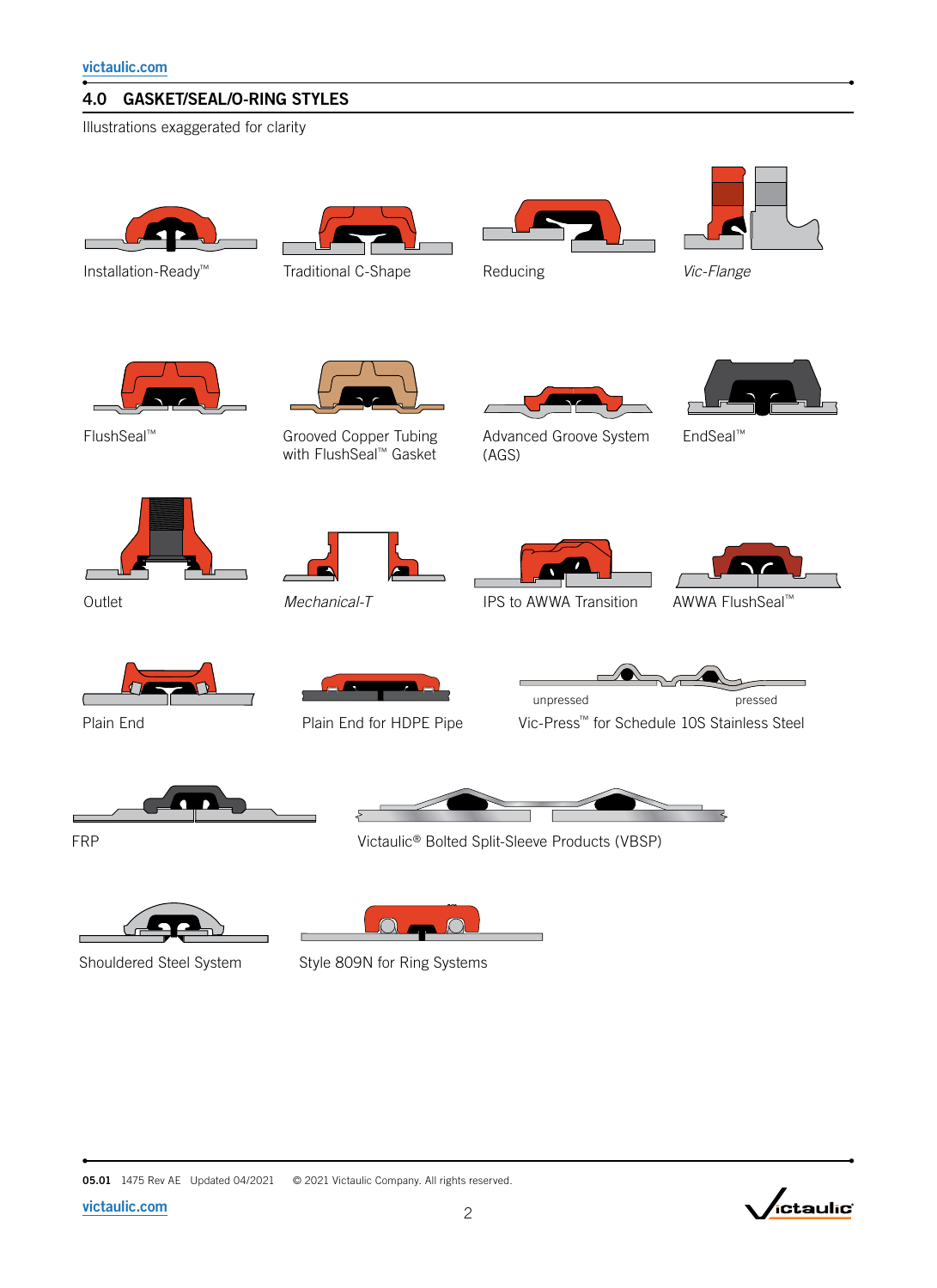### 5.0 GASKETS: EPDM

| Grade          | Temp. Range <sup>1</sup>                                                   | Compound    | Color Code <sup>2</sup>            | <b>General Service Guidelines</b>                                                                                                                                                                                                                                                                                                                                                                                                                                                                                                                                          |
|----------------|----------------------------------------------------------------------------|-------------|------------------------------------|----------------------------------------------------------------------------------------------------------------------------------------------------------------------------------------------------------------------------------------------------------------------------------------------------------------------------------------------------------------------------------------------------------------------------------------------------------------------------------------------------------------------------------------------------------------------------|
| E              | $-30^{\circ}$ F to $+230^{\circ}$ F<br>$-34^{\circ}$ C to $+110^{\circ}$ C | <b>EPDM</b> | Green<br><b>Stripe</b>             | May be specified for hot water service within the specified temperature<br>range plus a variety of dilute acids, oil-free air and many chemical<br>services. UL Classified in accordance with NSF/ANSI/CAN 61 for cold<br>+73°F/+23°C and hot +180°F/+82°C potable water service and<br>NSF/ANSI/CAN 372.<br>NOT COMPATIBLE FOR USE WITH PETROLEUM SERVICES<br>OR STEAM SERVICES.                                                                                                                                                                                          |
| <b>EHP</b>     | $-30^{\circ}$ F to $+250^{\circ}$ F<br>$-34^{\circ}$ C to $+120^{\circ}$ C | <b>EPDM</b> | Red and Green<br><b>Stripes</b>    | May be specified for hot water service within the specified temperature<br>range. UL Classified in accordance with NSF/ANSI/CAN 61 for cold<br>+73°F/+23°C and hot +180°F/+82°C potable water service and<br>NSF/ANSI/CAN 372.<br>NOT COMPATIBLE FOR USE WITH PETROLEUM SERVICES<br>OR STEAM SERVICES.                                                                                                                                                                                                                                                                     |
| (Type A)       | Ambient                                                                    | <b>EPDM</b> | Violet<br><b>Stripe</b>            | Applicable for wet and dry (oil-free air) sprinkler services only. For dry<br>services, FlushSeal <sup>"</sup> gaskets may be specified. Listed/Approved for con-<br>tinuous use in wet and dry systems. Listed/Approved for dry systems at<br>-40°F/-40°C and above.<br>NOT COMPATIBLE FOR USE WITH HOT WATER SERVICES<br>OR STEAM SERVICES.                                                                                                                                                                                                                              |
| E <sub>2</sub> | Ambient                                                                    | <b>EPDM</b> | Double<br>Green<br><b>Stripe</b>   | UL Classified in accordance with NSF/ANSI/CAN 61 for cold +73°F/+23°C<br>and hot +180°F/+82°C potable water service and NSF/ANSI/CAN 372.<br>NOT COMPATIBLE FOR USE WITH PETROLEUM SERVICES<br>OR STEAM SERVICES.                                                                                                                                                                                                                                                                                                                                                          |
| E3             | $-30^{\circ}$ F to $+230^{\circ}$ F<br>$-34^{\circ}$ C to $+110^{\circ}$ C | <b>EPDM</b> | Green and<br><b>Silver Stripes</b> | May be specified for cold and hot water service within the specific<br>temperature range plus a variety of dilute acids, oil-free air and many<br>chemical services.<br>NOT COMPATIBLE FOR USE WITH PETROLEUM SERVICES<br>OR STEAM SERVICES.                                                                                                                                                                                                                                                                                                                               |
| EF°            | $-30^{\circ}$ F to $+230^{\circ}$ F<br>$-34^{\circ}$ C to $+110^{\circ}$ C | <b>EPDM</b> | Green<br>"X"                       | May be specified for hot and cold water service within the specified<br>temperature range plus a variety of dilute acids, oil-free air and many<br>chemical services. Also meets hot and cold potable water requirements<br>per DVGW W270, UBA Elastomer Guideline, ÖVGW, SVGW, and French<br>ACS approved for EN681-1 Type WA cold potable, and Type WB hot<br>potable water service. WRAS approved material to BS 6920:2014 for cold<br>and hot potable water service up to +149°F/+65°C.<br>NOT COMPATIBLE FOR USE WITH PETROLEUM<br><b>SERVICES OR STEAM SERVICES.</b> |
| EW             | $-30^{\circ}$ F to $+230^{\circ}$ F<br>$-34^{\circ}$ C to $+110^{\circ}$ C | <b>EPDM</b> | Green<br>"W"                       | May be specified for hot water service within the specified temperature<br>range plus a variety of dilute acids, oil-free air and many chemical<br>services. WRAS approved material to BS 6920 for cold and hot potable<br>water service up to +149°F/+65°C. UL Classified in accordance with<br>NSF/ANSI/CAN 61 for cold +73°F/+23°C and hot +180°F/+82°C potable<br>water service and NSF/ANSI/CAN 372.<br>NOT COMPATIBLE FOR USE WITH PETROLEUM SERVICES<br>OR STEAM SERVICES.                                                                                          |

<sup>1</sup> For specific chemical and temperature compatibility, refer to the [Gasket Chemical Services Guide Long Report \(GSG-100\)](http://static.victaulic.com/assets/uploads/literature/GSG-100.pdf) located o[n victaulic.com](http://www.victaulic.com). The information shown defines general ranges for all compatible fluids.

<sup>2</sup> When supplied for use with CTS and Australian Standard copper, Gasket Grades "E," "EHP" and "T" will feature a copper color stripe in addition to the color code listed in this chart.

<sup>3</sup> The Grade "EHP" gasket is only available on certain Installation-Ready™ couplings such as the Styles 107N and 177N, as well as limited applications of the Style 607 rigid coupling for CTS copper and the Style 606-AS rigid coupling for Australian Standard copper.

<sup>4</sup> Vic-Plus™ pre-lubricated gasket.

<sup>5</sup> The Grade "E" Type A gasket is only available with Victaulic FireLock™ products.

<sup>6</sup> Available only in Europe.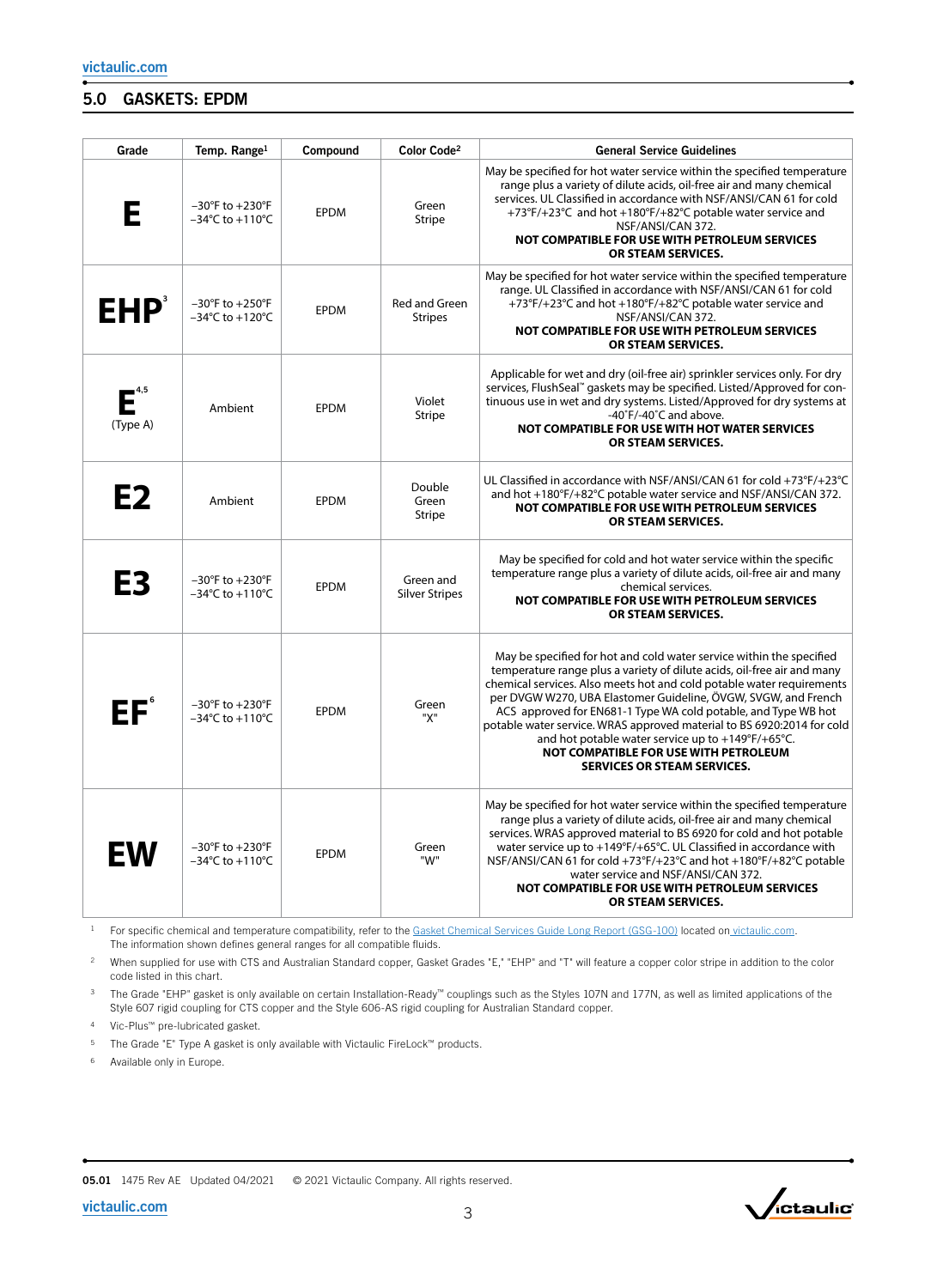### 5.1 GASKETS: NITRILE

| Grade                                        | Temp. Range <sup>7</sup>                                                  | Compound | Color Code <sup>8</sup>             | <b>General Service Guidelines</b>                                                                                                                                                                                                                                                                                                                                                                                                                                 |
|----------------------------------------------|---------------------------------------------------------------------------|----------|-------------------------------------|-------------------------------------------------------------------------------------------------------------------------------------------------------------------------------------------------------------------------------------------------------------------------------------------------------------------------------------------------------------------------------------------------------------------------------------------------------------------|
|                                              | $-20^{\circ}$ F to $+180^{\circ}$ F<br>$-29^{\circ}$ C to $+82^{\circ}$ C | Nitrile  | Orange<br><b>Stripe</b>             | May be specified for oil related services, including air with oil vapor, this<br>gasket may be specified for temperatures rated up to $+180^{\circ}F/+82^{\circ}C$ .<br>For water related services, this gasket may be specified for temperatures<br>rated up to +150°F/+66°C. For oil free, dry air services, this gasket may<br>be specified for temperatures rated up to +140°F/+60°C.<br>NOT COMPATIBLE FOR USE WITH HOT WATER SERVICES<br>OR STEAM SERVICES. |
| (Type A)                                     | $-20^{\circ}$ F to $+180^{\circ}$ F<br>$-29^{\circ}$ C to $+82^{\circ}$ C | Nitrile  | Grey<br>Gasket                      | May be specified for oil related services, including air with oil vapor, this<br>gasket may be specified for temperatures rated up to +180°F/+82°C.<br>For water related services, this gasket may be specified for temperatures<br>rated up to +150°F/+66°C. For oil free, dry air services, this gasket may<br>be specified for temperatures rated up to +140°F/+60°C.<br>NOT COMPATIBLE FOR USE WITH HOT WATER SERVICES<br>OR STEAM SERVICES.                  |
| <b>HMT</b><br><b>High Modulus</b><br>Nitrile | $-20^{\circ}$ F to $+180^{\circ}$ F<br>$-29^{\circ}$ C to $+82^{\circ}$ C | Nitrile  | Orange and<br><b>Silver Stripes</b> | May be specified for oil related services, including air with oil vapor, this<br>gasket may be specified for temperatures rated up to +180°F/+82°C.<br>For water related services, this gasket may be specified for temperatures<br>rated up to +150°F/+66°C. For oil free, dry air services, this gasket may<br>be specified for temperatures rated up to $+140^{\circ}F/+60^{\circ}C$ .<br>NOT COMPATIBLE FOR USE WITH HOT WATER SERVICES<br>OR STEAM SERVICES. |
| (T-607 EndSeal™)                             | $-20^{\circ}$ F to $+180^{\circ}$ F<br>$-29^{\circ}$ C to $+82^{\circ}$ C | Nitrile  | Grey<br>Gasket                      | May be specified for oil related services, including air with oil vapor, this<br>gasket may be specified for temperatures rated up to +180°F/+82°C.<br>For water related services, this gasket may be specified for temperatures<br>rated up to +150°F/+66°C. For oil free, dry air services, this gasket may<br>be specified for temperatures rated up to $+140^{\circ}F/+60^{\circ}C$ .<br>NOT COMPATIBLE FOR USE WITH HOT WATER SERVICES<br>OR STEAM SERVICES. |

<sup>7</sup> For specific chemical and temperature compatibilty, refer to the [Gasket Chemical Services Guide Long Report \(GSG-100\)](http://static.victaulic.com/assets/uploads/literature/GSG-100.pdf) located on [victaulic.com](http://www.victaulic.com). The information shown defines general ranges for all compatible fluids.

When supplied for use with CTS and Australian Standard copper, Gasket Grades "E," "EHP" and "T" will feature a copper color stripe in addition to the color code listed in this chart.

9 The Grade "T" Type A gasket is for use with Style 07, 77, 75 couplings and Style 741 Flange Adapters in compliance with ISO 19921:2005(E) for marine applications only.

<sup>10</sup> EndSeal™ Grade "T-607" Nitrile gaskets, for use with Style HP-70ES couplings, may be specified in systems requiring compliance with API607 fire testing and in foam systems requiring compliance with NFPA 11.

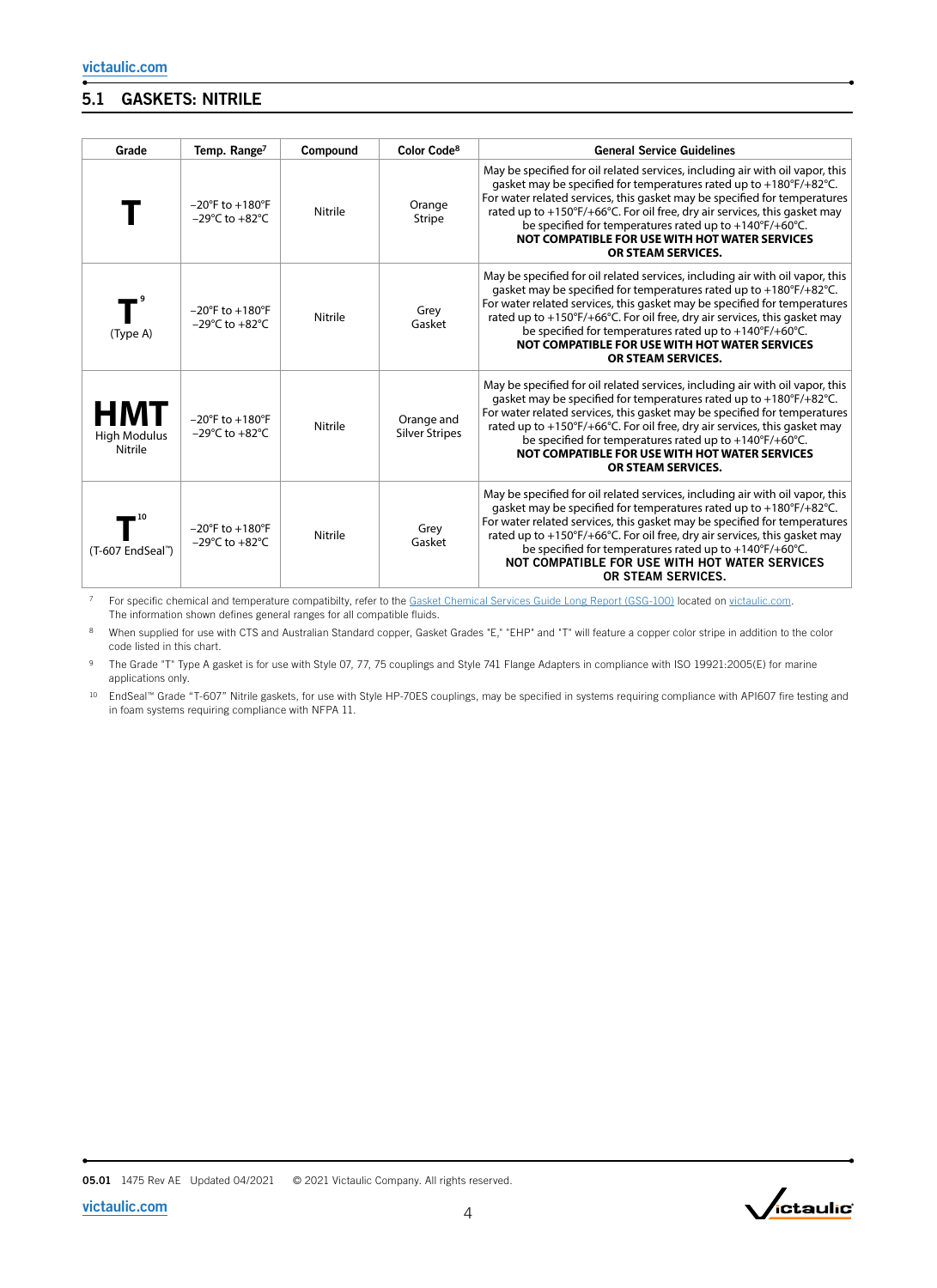### 5.2 GASKETS: OTHER

| Grade   | Temp. Range <sup>11</sup>                                                  | Compound                 | <b>Color Code</b>                    | <b>General Service Guidelines</b>                                                                                                                                                                                                                                                                                                                                                                                                                                                                                                                                   |
|---------|----------------------------------------------------------------------------|--------------------------|--------------------------------------|---------------------------------------------------------------------------------------------------------------------------------------------------------------------------------------------------------------------------------------------------------------------------------------------------------------------------------------------------------------------------------------------------------------------------------------------------------------------------------------------------------------------------------------------------------------------|
| M2      | $-40^{\circ}$ F to $+160^{\circ}$ F<br>$-40^{\circ}$ C to $+71^{\circ}$ C  | Epichlorohydrin          | White<br><b>Stripe</b>               | Specially compounded to provide service for common<br>aromatic fuels at low temperatures. Also suitable for certain ambient<br>temperature water services.                                                                                                                                                                                                                                                                                                                                                                                                          |
|         | $-30^{\circ}$ F to $+180^{\circ}$ F<br>$-34^{\circ}$ C to $+82^{\circ}$ C  | Neoprene                 | Yellow<br><b>Stripe</b>              | May be specified for hot lubricating oils and certain chemicals. Good<br>ozone resistance. Will not support combustion.                                                                                                                                                                                                                                                                                                                                                                                                                                             |
|         | $-30^{\circ}$ F to $+350^{\circ}$ F<br>$-34^{\circ}$ C to $+177^{\circ}$ C | Silicone                 | Red<br>Gasket                        | May be specified for dry heat, air without hydrocarbons to<br>+350°F/+177°C and certain chemical services.                                                                                                                                                                                                                                                                                                                                                                                                                                                          |
|         | +20°F to +180°F<br>$-7^{\circ}$ C to $+82^{\circ}$ C                       | <b>White Nitrile</b>     | White<br>Gasket                      | No carbon black content. Meets FDA requirements. Conforms to CFR<br>Title 21 Part 177.2600. Not compatible for hot water services over<br>+150°F/+66°C or for hot, dry air over+140°F/+60°C.<br>NOT COMPATIBLE FOR USE WITH HOT WATER SERVICES.                                                                                                                                                                                                                                                                                                                     |
|         | +20°F to +300°F<br>$-7^{\circ}$ C to $+149^{\circ}$ C                      | Fluoroelastomer          | Blue<br><b>Stripe</b>                | May be specified for many oxidizing acids, petroleum oils,<br>halogenated hydrocarbons, lubricants, hydraulic fluids, organic liquids<br>and air with hydrocarbons.<br>NOT COMPATIBLE FOR USE WITH HOT WATER<br><b>SERVICES OR STEAM SERVICES.</b>                                                                                                                                                                                                                                                                                                                  |
| $CHP-2$ | <b>Contact Victaulic</b><br>for more<br>information.                       | Fluoroelastomer          | Yellow and<br><b>Copper Stripes</b>  | May be specified for hot water service plus varying concentrations of hot<br>petroleum/water mixtures, hydrocarbons, halogenated hydrocarbons,<br>air with oil vapors, vegetable and mineral oils, oxidizing acids, strongly<br>alkaline and aggressive fluids and automotive fluids such as engine<br>oil and transmission oil within the specified temperature range. UL<br>Classified in accordance with NSF/ANSI/CAN 61 for cold +73°F/+23°C and<br>hot +180°F/+82°C potable water service and NSF/ANSI/CAN 372.<br>NOT COMPATIBLE FOR USE WITH STEAM SERVICES. |
|         | $0^{\circ}$ F to $+180^{\circ}$ F<br>-18°C to +82°C                        | Fluoroelastomer<br>Blend | Double Blue<br>Stripes <sup>12</sup> | UL Classified in accordance with NSF/ANSI/CAN 61 for cold +73°F/+23°C<br>and hot +180°F/+82°C potable water service and NSF/ANSI/CAN 372.<br>May be specified for hot water service within the specified temperature<br>range. Specifically formulated for compatibility with potable water<br>systems. Optimized for improved resistance to chlorine, chloramine<br>and other typical potable water disinfectants.<br>NOT COMPATIBLE FOR USE WITH STEAM SERVICES.                                                                                                  |

<sup>11</sup> For specific chemical and temperature compatibilty, refer to the [Gasket Chemical Services Guide Long Report \(GSG-100\)](http://static.victaulic.com/assets/uploads/literature/GSG-100.pdf) located on [victaulic.com](http://www.victaulic.com). The information shown defines general ranges for all compatible fluids.

<sup>12</sup> When supplied for use with CTS copper tubing, the Grade "P" gasket will feature Red and Blue stripes.

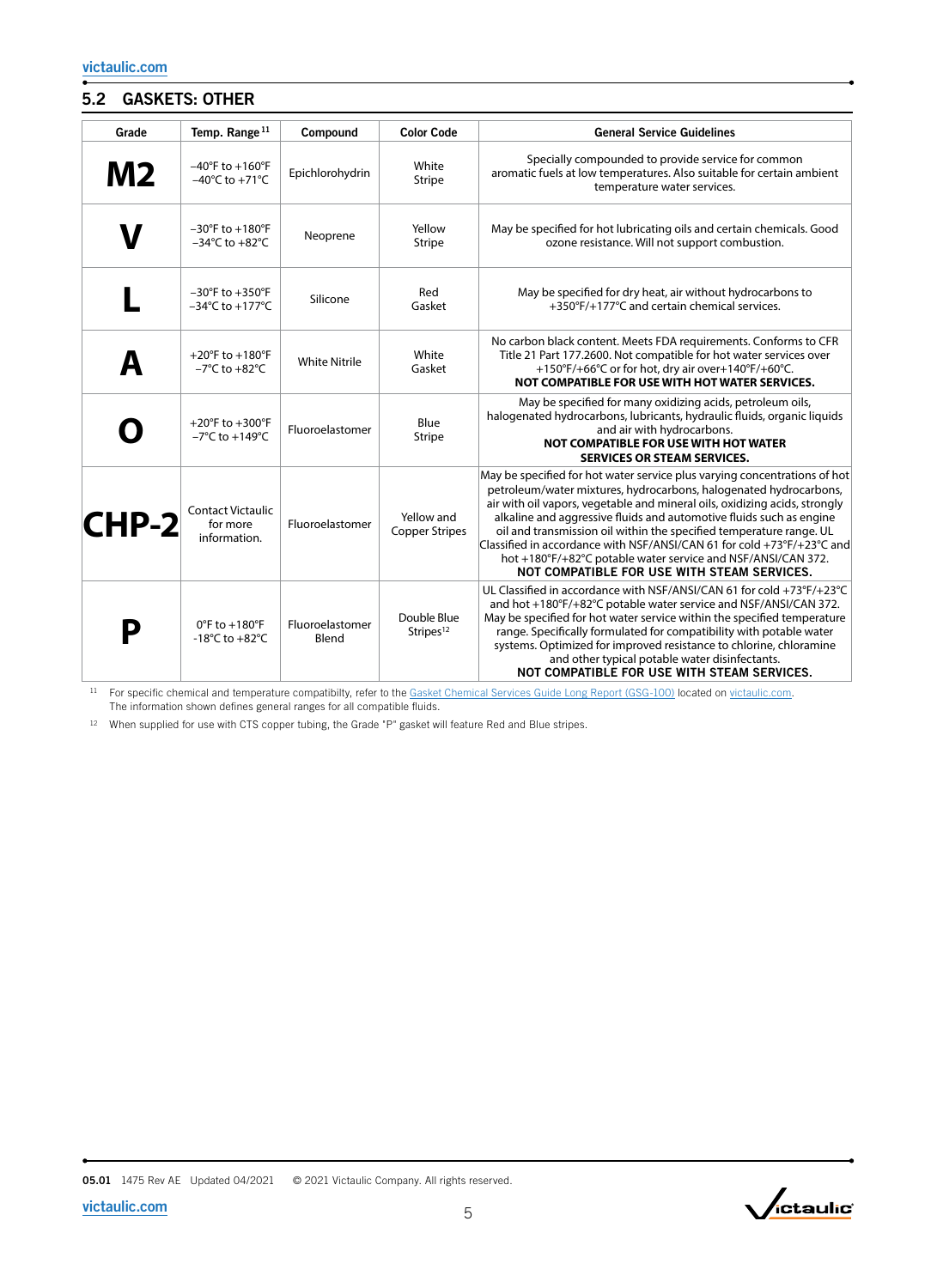### 5.3 GASKETS: DUCTILE IRON PIPE SIZE (AWWA)

| Grade | Temp. Range <sup>13</sup>                                                 | Compound             | <b>Color Code</b>       | <b>General Service Guidelines</b>                                                                                                                                                                                                                                                                                                                                             |
|-------|---------------------------------------------------------------------------|----------------------|-------------------------|-------------------------------------------------------------------------------------------------------------------------------------------------------------------------------------------------------------------------------------------------------------------------------------------------------------------------------------------------------------------------------|
|       | $-20^{\circ}$ F to $+180^{\circ}$ F<br>$-29^{\circ}$ C to $+82^{\circ}$ C | Nitrile              | Orange<br><b>Stripe</b> | Specially compounded to conform to ductile pipe surfaces. May be<br>specified for petroleum products, air with oil vapors, vegetable and<br>mineral oils within the specified temperature range; not compatible for<br>hot dry air over +140°F/+60°C and water over +150°F/+66°C.<br>NOT COMPATIBLE FOR USE WITH HOT WATER SERVICES.                                          |
| M     | $-20^{\circ}$ F to $+200^{\circ}$ F<br>$-29^{\circ}$ C to $+93^{\circ}$ C | Halogenated<br>Butyl | Brown<br>Stripe         | May be specified for water service within the specified temperature<br>range plus a variety of dilute acids, oil-free air and many chemical<br>services. Readily conforms to ductile pipe surfaces. UL Classified in<br>accordance with NSF/ANSI/CAN 61 for cold +73°F/+23°C potable water<br>systems and NSF/ANSI/CAN 372.<br>NOT COMPATIBLE FOR USE WITH PETROLEUM SERVICES |

<sup>13</sup> For specific chemical and temperature compatibilty, refer to the [Gasket Chemical Services Guide Long Report \(GSG-100\)](http://static.victaulic.com/assets/uploads/literature/GSG-100.pdf) located on [victaulic.com](http://www.victaulic.com). The information shown defines general ranges for all compatible fluids.

### 5.4 SEAL: ASSEMBLY

| <b>Description</b>              | Temp. Range                           | Compound | <b>Color Code</b> | <b>General Service Guidelines</b>                                                                                                    |
|---------------------------------|---------------------------------------|----------|-------------------|--------------------------------------------------------------------------------------------------------------------------------------|
| Spring Energized<br><b>PTFE</b> | -20°F to $+388$ °F<br>-29°C to +198°C | PTFE     | Tan Gasket        | Suitable for saturated steam and condensate services within the<br>specified temperature range, plus a variety of chemical services. |

NOTE

• For more information on the PTFE seal, please reference [publication 05.10:](http://static.victaulic.com/assets/uploads/literature/05.10.pdf) Victaulic Chemical Compatibility Guide for the Style 870 High Performance Rigid Coupling Seal Assembly.

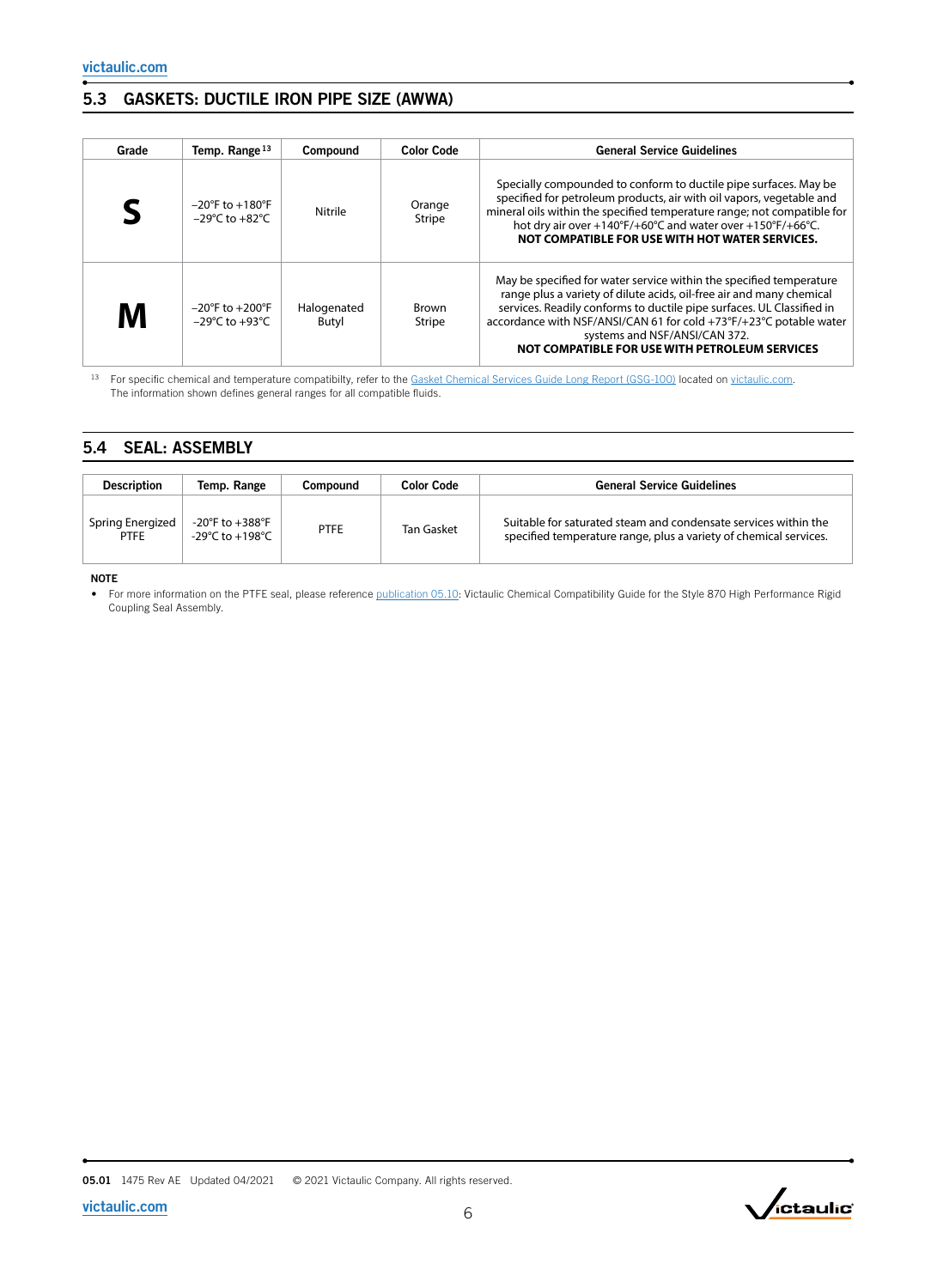## 6.0 PRESS SEALS: VIC-PRESS™



The data provided is intended for use as an aid to qualified designers and specifiers when products are installed in accordance with the latest available Victaulic product line.

| Grade | Temp. Range <sup>14</sup>                                                  | Compound                                              | <b>Color Code</b>               | <b>General Service Guidelines</b>                                                                                                                                                                                                                                                                    |
|-------|----------------------------------------------------------------------------|-------------------------------------------------------|---------------------------------|------------------------------------------------------------------------------------------------------------------------------------------------------------------------------------------------------------------------------------------------------------------------------------------------------|
| Н     | $-20^{\circ}$ F to $+210^{\circ}$ F<br>$-29^{\circ}$ C to $+98^{\circ}$ C  | Hydrogenated<br>Nitrile Butadiene<br>Rubber<br>(HNBR) | Two<br>Orange<br><b>Stripes</b> | May be specified for hot petroleum/water mixtures, hyrdocarbons, air<br>with oil vapors, vegetable and mineral oils, engine oil, transmission oil.<br>UL Classified in accordance with NSF/ANSI/CAN 61 for cold +73°F/+23°C<br>and hot +180°F/+82°C potable water service.                           |
|       |                                                                            |                                                       |                                 | Standard Seal - Vic-Press™ products will ship with Grade "H" seal unless otherwise specified on your order                                                                                                                                                                                           |
| F     | $-30^{\circ}$ F to $+250^{\circ}$ F<br>$-34^{\circ}$ C to $+121^{\circ}$ C | <b>EPDM</b>                                           | Green<br>Stripe                 | May be specified for hot water service, dilute acids, oil-free air, chemi-<br>cal services. UL Classified in accordance with NSF/ANSI/CAN 61 for cold<br>+73°F/+23°C and hot +180°F/+82°C potable water service and<br>NSF/ANSI/CAN 372.<br>NOT COMPATIBLE FOR USE WITH PETROLEUM OR STEAM SERVICES. |
|       | +20°F to +300°F<br>$-7^{\circ}$ C to $+149^{\circ}$ C                      | Fluoroelastomer                                       | Blue<br><b>Stripe</b>           | May be specified for oxidizing acids, petroleum oils, halogenated<br>hydrocarbons, lubricants, hydraulic fluids, organic liquids, and air with<br>hydrocarbons.<br>NOT COMPATIBLE FOR USE WITH HOT WATER OR STEAM SERVICES.                                                                          |

<sup>14</sup> For specific chemical and temperature compatibilty, refer to the [Gasket Chemical Services Guide Long Report \(GSG-100\)](http://static.victaulic.com/assets/uploads/literature/GSG-100.pdf) located on [victaulic.com](http://www.victaulic.com). The information shown defines general ranges for all compatible fluids.

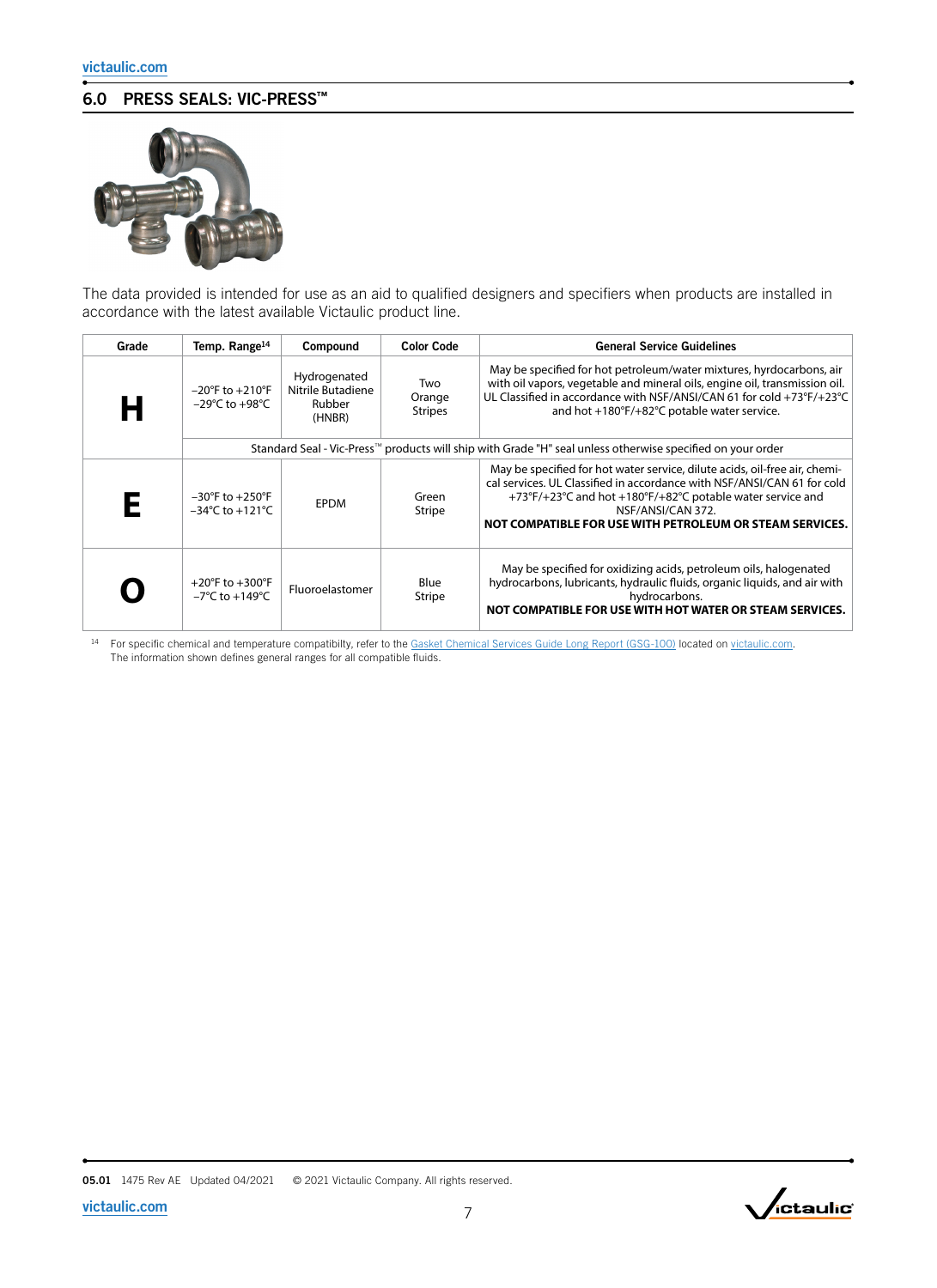### 7.0 O-RINGS AND GASKETS: BOLTED SPLIT SLEEVE

### O-Rings

| Compound | Temp. Range <sup>15</sup>                                                   | <b>General Service Guidelines</b>                                                                                                                                                                                                                   |
|----------|-----------------------------------------------------------------------------|-----------------------------------------------------------------------------------------------------------------------------------------------------------------------------------------------------------------------------------------------------|
| EPDM     | $-30^{\circ}$ F to $+230^{\circ}$ F<br>-34°C to +110°C                      | Cold and hot water within allowable temperature range; dilute acids;<br>resistant to the deteriorative effects of ozone, oxygen, heat and most<br>chemicals not involving hydrocarbons.<br>NOT COMPATIBLE FOR USE WITH PETROLEUM OR STEAM SERVICES. |
| Silicone | $-30^{\circ}$ F to $+350^{\circ}$ F<br>$-34^{\circ}$ C to $+177^{\circ}$ C  | Dry, hot air applications; resistant to many chemicals.<br>NOT COMPATIBLE FOR USE WITH HOT WATER OR STEAM SERVICES.                                                                                                                                 |
| Isoprene | $-40^{\circ}$ F to $+160^{\circ}$ F<br>-40 $^{\circ}$ C to +71 $^{\circ}$ C | Water; saltwater; sewage; resistant to oxygen and dilute acids.                                                                                                                                                                                     |

<sup>15</sup> For specific chemical and temperature compatibilty, refer to the [Gasket Chemical Services Guide Long Report \(GSG-100\)](http://static.victaulic.com/assets/uploads/literature/GSG-100.pdf) located on [victaulic.com.](http://www.victaulic.com) The information shown defines general ranges for all compatible fluids.

### **Gaskets**

| Compound        | Temp. Range <sup>16</sup>                                                   | <b>General Service Guidelines</b>                                                                           |
|-----------------|-----------------------------------------------------------------------------|-------------------------------------------------------------------------------------------------------------|
| Nitrile         | $-20^{\circ}$ F to $+180^{\circ}$ F<br>-28 $^{\circ}$ C to +82 $^{\circ}$ C | Water; petroleum products, vegetable and mineral oils; air with oil<br>vapors within allowable temperature. |
| Fluoroelastomer | +20°F to +300°F<br>-7°C to +149°C                                           | Resistance to heat and most chemicals.                                                                      |
| Neoprene        | -30°F to $+180$ °F<br>-34°C to +82°C                                        | Water and wastewater; resistance to ozone, effects of UV and<br>some oils.                                  |

16 For specific chemical and temperature compatibilty, refer to the [Gasket Chemical Services Guide Long Report \(GSG-100\)](http://static.victaulic.com/assets/uploads/literature/GSG-100.pdf) located on [victaulic.com.](http://www.victaulic.com) The information shown defines general ranges for all compatible fluids.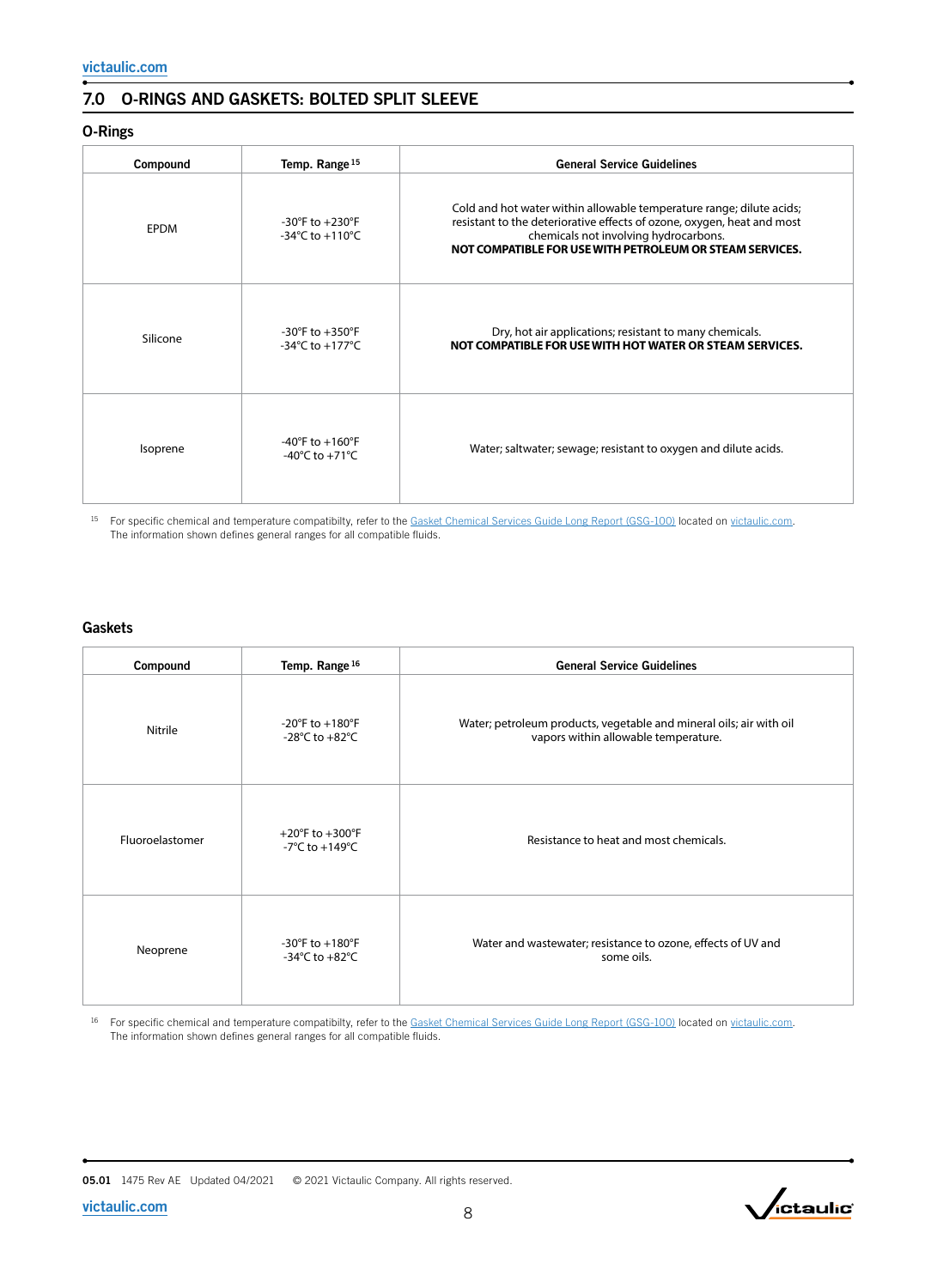### 8.0 GENERAL DEFINITION/SEAL MATERIAL SELECTION

General Chemical Resistance properties are shown in the following pages for Victaulic elastomer compounds. Unless otherwise noted, temperatures are ambient. For chemicals or combinations not listed please see the full detailed chemical list or contact Victaulic for guidelines.

The data and guidelines presented are based upon the information available resulting from our field experience and laboratory testing and guidelines supplied by prime producers of basic copolymer materials and information furnished by leading molders of rubber products.

| <b>ASTM D1418 Designation/</b><br><b>Common Name</b> | <b>General Chemical Resistance Properties</b>                                                                                                                                                                                                                                                                                                                                                                                                                                                                                   |
|------------------------------------------------------|---------------------------------------------------------------------------------------------------------------------------------------------------------------------------------------------------------------------------------------------------------------------------------------------------------------------------------------------------------------------------------------------------------------------------------------------------------------------------------------------------------------------------------|
| <b>EPDM</b><br>Ethylene<br>Propylene                 | Generally resistant to animal and vegetable oils, strong oxidizing<br>chemicals, organic and inorganic acids, cleaning agents, sodium and<br>potassium alkalis, and ozone. Moderate aging characteristics.<br>Poor resistance to petroleum based fluids, mineral oils, solvents, and<br>aromatic hydrocarbons.                                                                                                                                                                                                                  |
| <b>NBR</b><br>Nitrile                                | Generally resistant to aliphatic hydrocarbons, fats, oils, greases,<br>hydraulic fluids, dilute acids, bases, salt solutions, and ethylene glycol fluids. Poor resistance<br>to ozone and polar solvents such as acetone and<br>ketones, esters, ethers, aldehydes, strong acids chlorinated and<br>nitro hydrocarbons.                                                                                                                                                                                                         |
| <b>HNBR</b><br>Hydrogenated<br>Nitrile               | Generally resistant to aliphatic hydrocarbons, fats, oils, greases,<br>hydraulic fluids, dilute acids, bases salt solutions, and ethylene glycol fluids. Increased long term<br>temperature resistance beyond NBR. Poor resistance to ozone and highly polar solvents such as<br>acetone and ketones, esters, ethers, aldehydes, strong acids, chlorinated and nitro hydrocarbons.                                                                                                                                              |
| <b>VMO</b><br>Silicone                               | Generally resistant to hot air, animal and vegetable oil and grease, high<br>molecular weight chlorinated aromatic hydrocarbons, dilute salt solutions. Poor resistance to<br>hot water, acids and alkalis, low molecular weight chlorinated hydrocarbons, hydrocarbon<br>based fuels, aromatic hydrocarbons such as benzene and toluene, low molecular weight<br>silicone oils, and brake fluid.                                                                                                                               |
| ECO<br>Epichlorohydrin                               | Generally high resistance to hydrocarbons, oils, fuels, bio-fuels, and<br>solvents. Exhibits good heat resistance, excellent ozone resistance along<br>with outstanding gas impermeability.                                                                                                                                                                                                                                                                                                                                     |
| Halogenated<br>Butyl                                 | Excellent resistance to weathering, ozone, and heat/hot air. Very good<br>resistance to acidic and basic chemicals. Very low permeability to gases<br>and liquids.                                                                                                                                                                                                                                                                                                                                                              |
| <b>FKM</b><br>Fluoroelastomer                        | Generally resistant to most acids / chemicals, halogenated hydrocarbons, aliphatic and<br>aromatic hydrocarbon process fluids and chemicals,<br>automotive and aviation fuels, SE and SF engine lubricating oils, Di-Ester<br>lubricants, petroleum oils / fuels, silicone oils / greases. Poor resistance to aqueous fluids,<br>steam, mineral acids, automotive fuels oxygenated with MEOH, ETOH, MTBE, etc. Ketones (MEK),<br>auto / aircraft brake fluids, amines, acetone, Ethyl Acetate, low molecular esters and ethers. |

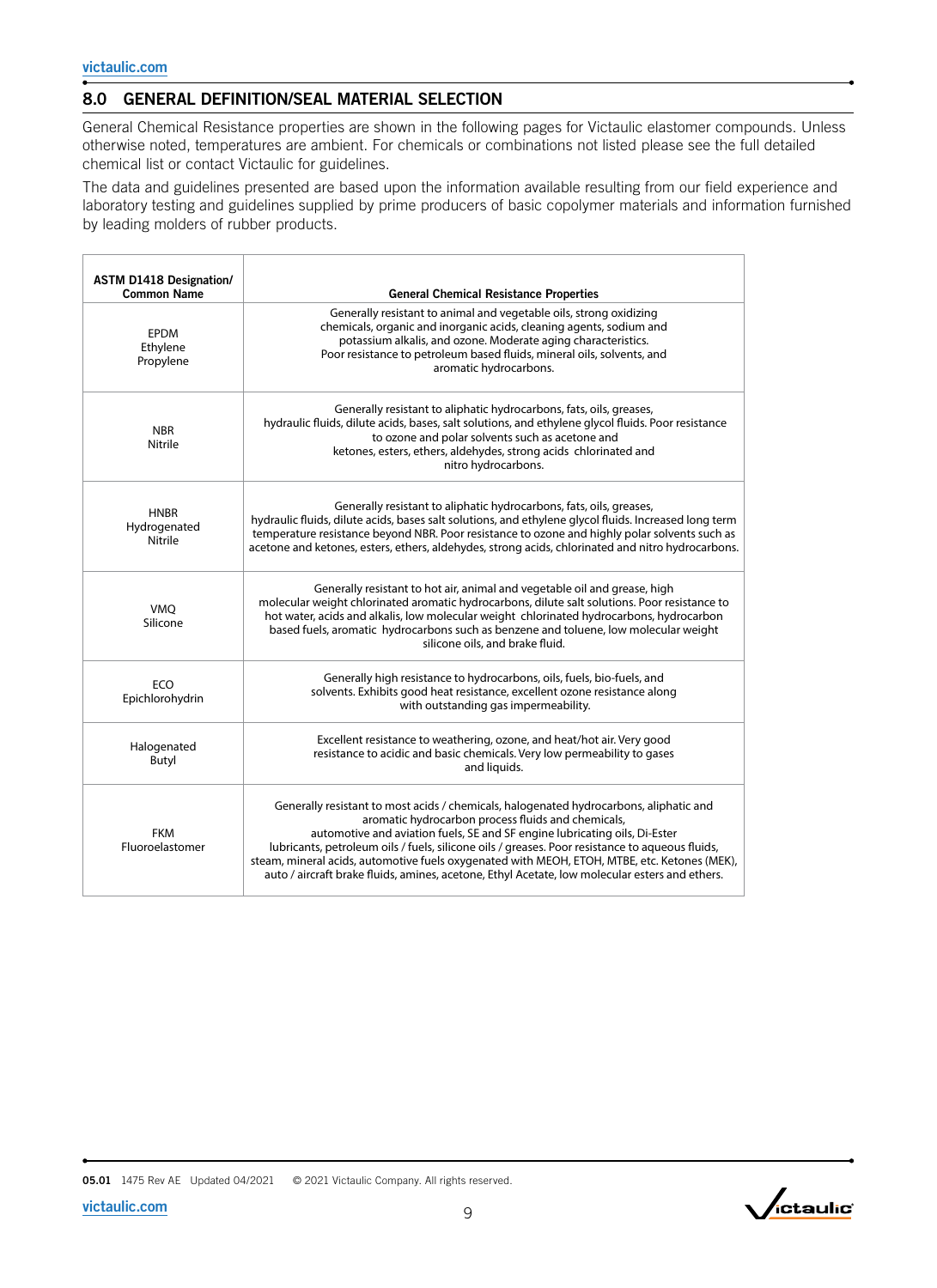### 9.0 GENERAL DEFINITION/SEAL MATERIAL SELECTION

## Gasket Chemical Services Guide



| AWARNING<br>The information contained herein is general in nature and recommendations<br>are valid only for Victaulic compounds.<br>Gasket compatibility is dependent upon a number of factors. Suitability for<br>a particular application must be determined by a competent individual<br>familiar with system-specific conditions.<br>Victaulic offers no warranties, expressed or implied, of a product in any<br>application. Contact your Victaulic sales representative to ensure the best<br>gasket is selected for a particular service.<br>Failure to follow these instructions could cause system failure, resulting in<br>serious personal injury and property damage. |                                                                                                                                                                    |                   | <b>Report Date:</b><br><b>Revision:</b><br><b>Project Name:</b><br>Company:<br><b>Victaulic Contact:</b><br><b>Project Contact:</b><br><b>Victaulic email:</b><br>Project email:<br><b>Victaulic Phone:</b><br><b>Project Phone:</b> |                                                 | 10/18/2019<br>GSG-100 6490 Rev. (AA) |                       |                                |                              |                       |                                  |                              |
|------------------------------------------------------------------------------------------------------------------------------------------------------------------------------------------------------------------------------------------------------------------------------------------------------------------------------------------------------------------------------------------------------------------------------------------------------------------------------------------------------------------------------------------------------------------------------------------------------------------------------------------------------------------------------------|--------------------------------------------------------------------------------------------------------------------------------------------------------------------|-------------------|--------------------------------------------------------------------------------------------------------------------------------------------------------------------------------------------------------------------------------------|-------------------------------------------------|--------------------------------------|-----------------------|--------------------------------|------------------------------|-----------------------|----------------------------------|------------------------------|
| 1<br>2<br>3<br>---                                                                                                                                                                                                                                                                                                                                                                                                                                                                                                                                                                                                                                                                 | <b>Rating Code Key</b><br><b>Most Applications</b><br><b>Limited Applications</b><br><b>Restricted Applications</b><br><b>Insufficient Data</b><br><b>Chemical</b> | Grade E<br>(EPDM) | (Nitrile)<br>GRADE                                                                                                                                                                                                                   | I<br>(Hydrogenated Nitrile)<br>GRADE ST / GRADE | GRADE A<br>(White Nitrile)           | GRADE V<br>(Neoprene) | GRADE M<br>(Halogenated Butyl) | GRADE M2<br>Epichlorohydrin) | GRADE L<br>(Silicone) | GRADE CHP-2<br>(Fluoroelastomer) | GRADE O<br>(Fluoroelastomer) |
| Acetic Acid, 30%                                                                                                                                                                                                                                                                                                                                                                                                                                                                                                                                                                                                                                                                   |                                                                                                                                                                    | 1                 | $\overline{2}$                                                                                                                                                                                                                       | $\overline{2}$                                  | $\overline{2}$                       | 1                     | ---                            | $\overline{2}$               | 1                     | $\overline{2}$                   | 3                            |
| Acetic Acid, 5%                                                                                                                                                                                                                                                                                                                                                                                                                                                                                                                                                                                                                                                                    |                                                                                                                                                                    | 1                 | $\overline{2}$                                                                                                                                                                                                                       | $\overline{2}$                                  | $\overline{2}$                       | 1.                    | ---                            | $\overline{2}$               | 1                     | 1                                | 3                            |
| Acetic Acid, Glacial                                                                                                                                                                                                                                                                                                                                                                                                                                                                                                                                                                                                                                                               |                                                                                                                                                                    | 1                 | 3                                                                                                                                                                                                                                    | 3                                               | 3                                    | 3                     | ---                            | 3                            | $\overline{2}$        | 3                                | 3                            |
|                                                                                                                                                                                                                                                                                                                                                                                                                                                                                                                                                                                                                                                                                    | Acetic Acid, Hot, High Pressure                                                                                                                                    | 3                 | 3                                                                                                                                                                                                                                    | 3                                               | 3                                    | 3                     | $\overline{a}$                 | 3                            | 3                     | 3                                | 3                            |
| Acetone                                                                                                                                                                                                                                                                                                                                                                                                                                                                                                                                                                                                                                                                            |                                                                                                                                                                    | 1                 | 3                                                                                                                                                                                                                                    | 3                                               | 3                                    | 3                     | ---                            | 3                            | 3                     | 3                                | 3                            |
| Acetylene                                                                                                                                                                                                                                                                                                                                                                                                                                                                                                                                                                                                                                                                          |                                                                                                                                                                    | 1                 | 1                                                                                                                                                                                                                                    | 1                                               | 1                                    | $\overline{2}$        | ---                            | 3                            | 3                     | 1                                | 1                            |
|                                                                                                                                                                                                                                                                                                                                                                                                                                                                                                                                                                                                                                                                                    | Ammonia, Aqueous (40% Max)                                                                                                                                         | 1                 | 1                                                                                                                                                                                                                                    | 1                                               | 1                                    | 1.                    | $\sim$                         | 3                            | 1                     | 3                                | $\overline{2}$               |
| Animal Oil (Lard Oil)                                                                                                                                                                                                                                                                                                                                                                                                                                                                                                                                                                                                                                                              |                                                                                                                                                                    | $\overline{2}$    |                                                                                                                                                                                                                                      | 1                                               | 1                                    | $\overline{2}$        | ---                            | 1                            | $\overline{2}$        | 1                                | 1                            |
| Argon                                                                                                                                                                                                                                                                                                                                                                                                                                                                                                                                                                                                                                                                              |                                                                                                                                                                    | 1                 |                                                                                                                                                                                                                                      | 1                                               | 1                                    | 1.                    | ---                            |                              | 1                     | 1                                | 1                            |
| Arsenic Acid                                                                                                                                                                                                                                                                                                                                                                                                                                                                                                                                                                                                                                                                       |                                                                                                                                                                    | 1                 | H                                                                                                                                                                                                                                    | 1                                               | 1                                    | H.                    | ---                            | 1                            | 1                     | 1                                | 1                            |
| ASTM Oil, No. 3                                                                                                                                                                                                                                                                                                                                                                                                                                                                                                                                                                                                                                                                    |                                                                                                                                                                    | 3                 | 1                                                                                                                                                                                                                                    | 1                                               | 1                                    | 3                     | $\overline{a}$                 | ---                          | 3                     | 1                                | 1                            |
| Beer                                                                                                                                                                                                                                                                                                                                                                                                                                                                                                                                                                                                                                                                               |                                                                                                                                                                    | 1.                | 1                                                                                                                                                                                                                                    | 1                                               | 1                                    | 1.                    | $\overline{a}$                 | 1                            | 1                     | 1                                | 1                            |
| Benzene                                                                                                                                                                                                                                                                                                                                                                                                                                                                                                                                                                                                                                                                            |                                                                                                                                                                    | 3                 | 3                                                                                                                                                                                                                                    | 3                                               | 3                                    | 3                     | ---                            | 3                            | 3                     | $\overline{2}$                   | 3                            |
| <b>Bromine Anhydrous liquid</b>                                                                                                                                                                                                                                                                                                                                                                                                                                                                                                                                                                                                                                                    |                                                                                                                                                                    | 3                 | 3                                                                                                                                                                                                                                    | 3                                               | 3                                    | 3                     | ---                            | ---                          | 3                     | 1                                | 1.                           |
| <b>Bromine Gas</b>                                                                                                                                                                                                                                                                                                                                                                                                                                                                                                                                                                                                                                                                 |                                                                                                                                                                    | 3                 | 3                                                                                                                                                                                                                                    | 3                                               | 3                                    | 3                     | $\sim$                         |                              | 3                     | $\overline{2}$                   | $\overline{2}$               |
| <b>Butane</b>                                                                                                                                                                                                                                                                                                                                                                                                                                                                                                                                                                                                                                                                      |                                                                                                                                                                    | 3                 |                                                                                                                                                                                                                                      | 1                                               | 1                                    |                       | $\overline{a}$                 | 1                            | 3                     | 1                                | 1                            |
| Calcium Chloride                                                                                                                                                                                                                                                                                                                                                                                                                                                                                                                                                                                                                                                                   |                                                                                                                                                                    | 1.                |                                                                                                                                                                                                                                      | 1                                               | 1                                    | 1.                    | ---                            | 1                            | 1                     | 1                                | 1                            |

**The data and recommendations presented are based upon the best information available resulting from a combination of Victaulic's field experience, laboratory testing and recommendations supplied by prime producers of basic copolymer materials. The information presented in this guide is general in scope and specific applications should be discussed with your Victaulic sales representative. In addition, contact Victaulic for recommendations for services, chemicals and/or temperatures not listed.**

**- Unless otherwise noted, ratings indicated are at an ambient room temperature of ~73°F (22.8°C) and concentrations are 100%**

**- All gasket recommendations are based on pressure and temperature limitations published by Victaulic**

**- Gaskets may be affected by combinations of chemicals where the chemicals acting individually may not react**

**- Cautions should be exercised when working with explosive, inflammable or toxic fluids - Materials should be subjected to simulated service conditions to determine their suitability for the service intended.**

**NOTE: Grade H is standard with the Victaulic® Vic-Press™ Schedule 10S system.**

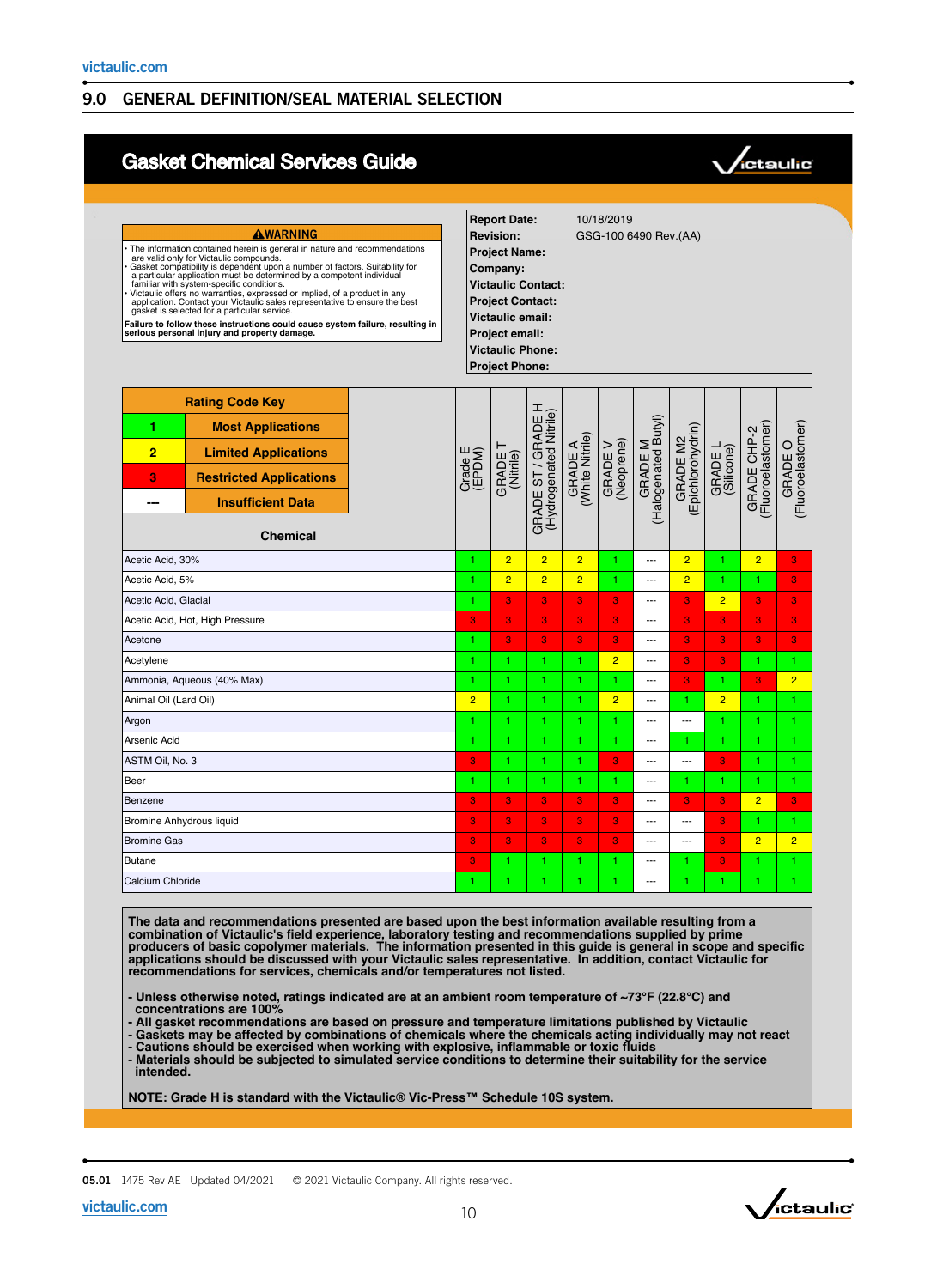# Gasket Chemical Services Guide



| AWARNING<br>The information contained herein is general in nature and recommendations<br>are valid only for Victaulic compounds.<br>Gasket compatibility is dependent upon a number of factors. Suitability for<br>a particular application must be determined by a competent individual<br>familiar with system-specific conditions.<br>Victaulic offers no warranties, expressed or implied, of a product in any<br>application. Contact your Victaulic sales representative to ensure the best<br>gasket is selected for a particular service.<br>Failure to follow these instructions could cause system failure, resulting in<br>serious personal injury and property damage. |                                                                                                                                                                    |  |                   | <b>Report Date:</b><br><b>Revision:</b><br><b>Project Name:</b><br>Company:<br><b>Victaulic Contact:</b><br><b>Project Contact:</b><br>Victaulic email:<br><b>Project email:</b><br><b>Victaulic Phone:</b><br><b>Project Phone:</b> |                                              |                            | 10/18/2019            | GSG-100 6490 Rev.(AA)          |                               |                         |                                  |                              |
|------------------------------------------------------------------------------------------------------------------------------------------------------------------------------------------------------------------------------------------------------------------------------------------------------------------------------------------------------------------------------------------------------------------------------------------------------------------------------------------------------------------------------------------------------------------------------------------------------------------------------------------------------------------------------------|--------------------------------------------------------------------------------------------------------------------------------------------------------------------|--|-------------------|--------------------------------------------------------------------------------------------------------------------------------------------------------------------------------------------------------------------------------------|----------------------------------------------|----------------------------|-----------------------|--------------------------------|-------------------------------|-------------------------|----------------------------------|------------------------------|
| 1<br>$\overline{2}$<br>3<br>---                                                                                                                                                                                                                                                                                                                                                                                                                                                                                                                                                                                                                                                    | <b>Rating Code Key</b><br><b>Most Applications</b><br><b>Limited Applications</b><br><b>Restricted Applications</b><br><b>Insufficient Data</b><br><b>Chemical</b> |  | Grade E<br>(EPDM) | GRADE<br>(Nitrile)                                                                                                                                                                                                                   | GRADE ST / GRADE H<br>(Hydrogenated Nitrile) | GRADE A<br>(White Nitrile) | GRADE V<br>(Neoprene) | GRADE M<br>(Halogenated Butyl) | GRADE M2<br>(Epichlorohydrin) | GRADE L<br>(Silicone)   | GRADE CHP-2<br>(Fluoroelastomer) | GRADE O<br>(Fluoroelastomer) |
| Calcium Hydroxide                                                                                                                                                                                                                                                                                                                                                                                                                                                                                                                                                                                                                                                                  |                                                                                                                                                                    |  |                   | 1                                                                                                                                                                                                                                    | 1                                            | 1                          | 1                     | ---                            | 1.                            | 1                       | 1                                | 1                            |
| Calcium Hypochlorite                                                                                                                                                                                                                                                                                                                                                                                                                                                                                                                                                                                                                                                               |                                                                                                                                                                    |  |                   | $\overline{2}$                                                                                                                                                                                                                       | $\overline{2}$                               | $\overline{2}$             | 3                     | ---                            | 3                             | $\overline{2}$          | 1                                | 1                            |
| Cane Sugar Liquors                                                                                                                                                                                                                                                                                                                                                                                                                                                                                                                                                                                                                                                                 |                                                                                                                                                                    |  |                   | 1                                                                                                                                                                                                                                    | 1                                            | 1                          | 1.                    | ---                            | 1.                            | 1                       | 1                                | 1                            |
| Carbon Dioxide, Dry                                                                                                                                                                                                                                                                                                                                                                                                                                                                                                                                                                                                                                                                |                                                                                                                                                                    |  |                   | 1                                                                                                                                                                                                                                    | 1.                                           | 1                          | 1                     | ---                            | 1.                            | 3                       | 1                                | 1                            |
| Carbon Dioxide, Wet                                                                                                                                                                                                                                                                                                                                                                                                                                                                                                                                                                                                                                                                |                                                                                                                                                                    |  |                   | 1                                                                                                                                                                                                                                    | 1                                            | 1                          | $\overline{2}$        | ---                            | 1.                            | 3                       | 1                                | 1                            |
| Carbon Tetrachloride                                                                                                                                                                                                                                                                                                                                                                                                                                                                                                                                                                                                                                                               |                                                                                                                                                                    |  | 3                 | 3                                                                                                                                                                                                                                    | 3                                            | 3                          | 3                     | ---                            | 3                             | 3                       | 1                                | 1                            |
| Carbonic Acid                                                                                                                                                                                                                                                                                                                                                                                                                                                                                                                                                                                                                                                                      |                                                                                                                                                                    |  |                   | 1                                                                                                                                                                                                                                    | 1                                            | 1                          | 1                     | ---                            | 1.                            | 1                       | 1                                | 1                            |
| Castor Oil                                                                                                                                                                                                                                                                                                                                                                                                                                                                                                                                                                                                                                                                         |                                                                                                                                                                    |  | $\overline{2}$    | 1                                                                                                                                                                                                                                    | 1.                                           | 1                          | 1.                    | $\overline{a}$                 | 1.                            | 1                       | 1                                | 1                            |
| Caustic Potash                                                                                                                                                                                                                                                                                                                                                                                                                                                                                                                                                                                                                                                                     |                                                                                                                                                                    |  |                   | 3                                                                                                                                                                                                                                    | 3                                            | 3                          | 1                     | ---                            | $\overline{2}$                | $\overline{2}$          | 1                                | $\overline{2}$               |
| <b>Chloric Acid</b>                                                                                                                                                                                                                                                                                                                                                                                                                                                                                                                                                                                                                                                                |                                                                                                                                                                    |  |                   | 3                                                                                                                                                                                                                                    | 3                                            | 3                          | 1                     | ---                            | ---                           | $\overline{2}$          | 3                                | 3                            |
| Chlorine Gas (Dry)                                                                                                                                                                                                                                                                                                                                                                                                                                                                                                                                                                                                                                                                 |                                                                                                                                                                    |  | 3                 | 3                                                                                                                                                                                                                                    | 3                                            | 3                          | 3                     | ---                            | 3                             | 3                       | 1                                | 1                            |
|                                                                                                                                                                                                                                                                                                                                                                                                                                                                                                                                                                                                                                                                                    | Chlorine Water 50ppm max.                                                                                                                                          |  | $\overline{2}$    | 3                                                                                                                                                                                                                                    | 3                                            | 3                          | 3                     | $\overline{a}$                 | $\overline{a}$                | ---                     | $\overline{2}$                   | 3                            |
| Chlorine Water 5ppm max.                                                                                                                                                                                                                                                                                                                                                                                                                                                                                                                                                                                                                                                           |                                                                                                                                                                    |  |                   | 3                                                                                                                                                                                                                                    | 3                                            | 3                          | 3                     | $\overline{a}$                 | ---                           | ---                     | 1                                | 1                            |
| Chromic Acid, to 25%                                                                                                                                                                                                                                                                                                                                                                                                                                                                                                                                                                                                                                                               |                                                                                                                                                                    |  |                   | 3                                                                                                                                                                                                                                    | 3                                            | 3                          | 3                     | ---                            | ---                           | 3                       | 1                                | 1                            |
| Citric Acid                                                                                                                                                                                                                                                                                                                                                                                                                                                                                                                                                                                                                                                                        |                                                                                                                                                                    |  |                   | 1                                                                                                                                                                                                                                    | 1.                                           | 1                          | 1                     | ---                            | 1.                            | 1.                      | 1                                | 1                            |
| Corn Oil                                                                                                                                                                                                                                                                                                                                                                                                                                                                                                                                                                                                                                                                           |                                                                                                                                                                    |  | 3                 | 1                                                                                                                                                                                                                                    | 1.                                           | 1                          | 3                     | $\overline{a}$                 | 1.                            | 1                       | 1                                | 1                            |
|                                                                                                                                                                                                                                                                                                                                                                                                                                                                                                                                                                                                                                                                                    | Deionized Water (DI Water)                                                                                                                                         |  |                   | 1                                                                                                                                                                                                                                    | 1                                            | 1                          | 1                     | ---                            | ---                           | $\overline{2}$          | 1                                | $\overline{2}$               |
| Diesel Oil                                                                                                                                                                                                                                                                                                                                                                                                                                                                                                                                                                                                                                                                         |                                                                                                                                                                    |  | 3                 |                                                                                                                                                                                                                                      |                                              |                            | 3                     | ---                            |                               | 3                       |                                  |                              |
| Diethylene Glycol                                                                                                                                                                                                                                                                                                                                                                                                                                                                                                                                                                                                                                                                  |                                                                                                                                                                    |  | 1.                | 1                                                                                                                                                                                                                                    | 1                                            | 1.                         | 1.                    | ---                            | 1                             | $\overline{2}$          | 1                                | 1                            |
| Dipropylene Glycol                                                                                                                                                                                                                                                                                                                                                                                                                                                                                                                                                                                                                                                                 |                                                                                                                                                                    |  | 1                 | 1                                                                                                                                                                                                                                    | 1.                                           | 1                          | 1                     | ---                            | ---                           | ---                     | 1                                | 1                            |
| Dowtherm A                                                                                                                                                                                                                                                                                                                                                                                                                                                                                                                                                                                                                                                                         |                                                                                                                                                                    |  | 3                 | 3                                                                                                                                                                                                                                    | 3                                            | 3                          | $\mathbf{3}$          | $\overline{\phantom{a}}$       | ---                           | $\overline{\mathbf{3}}$ | 1                                | 1                            |
| Dowtherm E                                                                                                                                                                                                                                                                                                                                                                                                                                                                                                                                                                                                                                                                         |                                                                                                                                                                    |  | 3                 | 3                                                                                                                                                                                                                                    | 3                                            | $\mathbf{3}$               | $\boldsymbol{3}$      | ---                            | ---                           | ${\bf 3}$               | 1.                               | 1.                           |
| Dowtherm SR-1                                                                                                                                                                                                                                                                                                                                                                                                                                                                                                                                                                                                                                                                      |                                                                                                                                                                    |  | 1                 | 1.                                                                                                                                                                                                                                   | 1.                                           | 1.                         | 1                     | ---                            | ---                           | 3                       | 1                                | 1                            |
| <b>Ethyl Alcohol</b>                                                                                                                                                                                                                                                                                                                                                                                                                                                                                                                                                                                                                                                               |                                                                                                                                                                    |  | 1                 | 3                                                                                                                                                                                                                                    | 3                                            | 3                          | 1.                    | $\overline{\phantom{a}}$       | $\overline{2}$                | $\overline{2}$          | $\overline{2}$                   | $\overline{2}$               |
| Ethylene Glycol                                                                                                                                                                                                                                                                                                                                                                                                                                                                                                                                                                                                                                                                    |                                                                                                                                                                    |  | 1                 | 1.                                                                                                                                                                                                                                   | 1.                                           | 1.                         | 1                     | $\overline{\phantom{a}}$       | 1.                            | 1.                      | 1.                               | 1                            |
| Formaldehyde                                                                                                                                                                                                                                                                                                                                                                                                                                                                                                                                                                                                                                                                       |                                                                                                                                                                    |  | $\overline{2}$    | 3                                                                                                                                                                                                                                    | 3                                            | 3                          | $\boldsymbol{3}$      | $\overline{\phantom{a}}$       | $\overline{2}$                | $\overline{2}$          | $\bf{3}$                         | $\mathbf{3}$                 |
| Freon, 11                                                                                                                                                                                                                                                                                                                                                                                                                                                                                                                                                                                                                                                                          |                                                                                                                                                                    |  | 3                 | 3                                                                                                                                                                                                                                    | 3                                            | 3                          | $\bf 3$               | ---                            | $\overline{\phantom{a}}$      | $\overline{\mathbf{3}}$ | $\overline{2}$                   | $\overline{2}$               |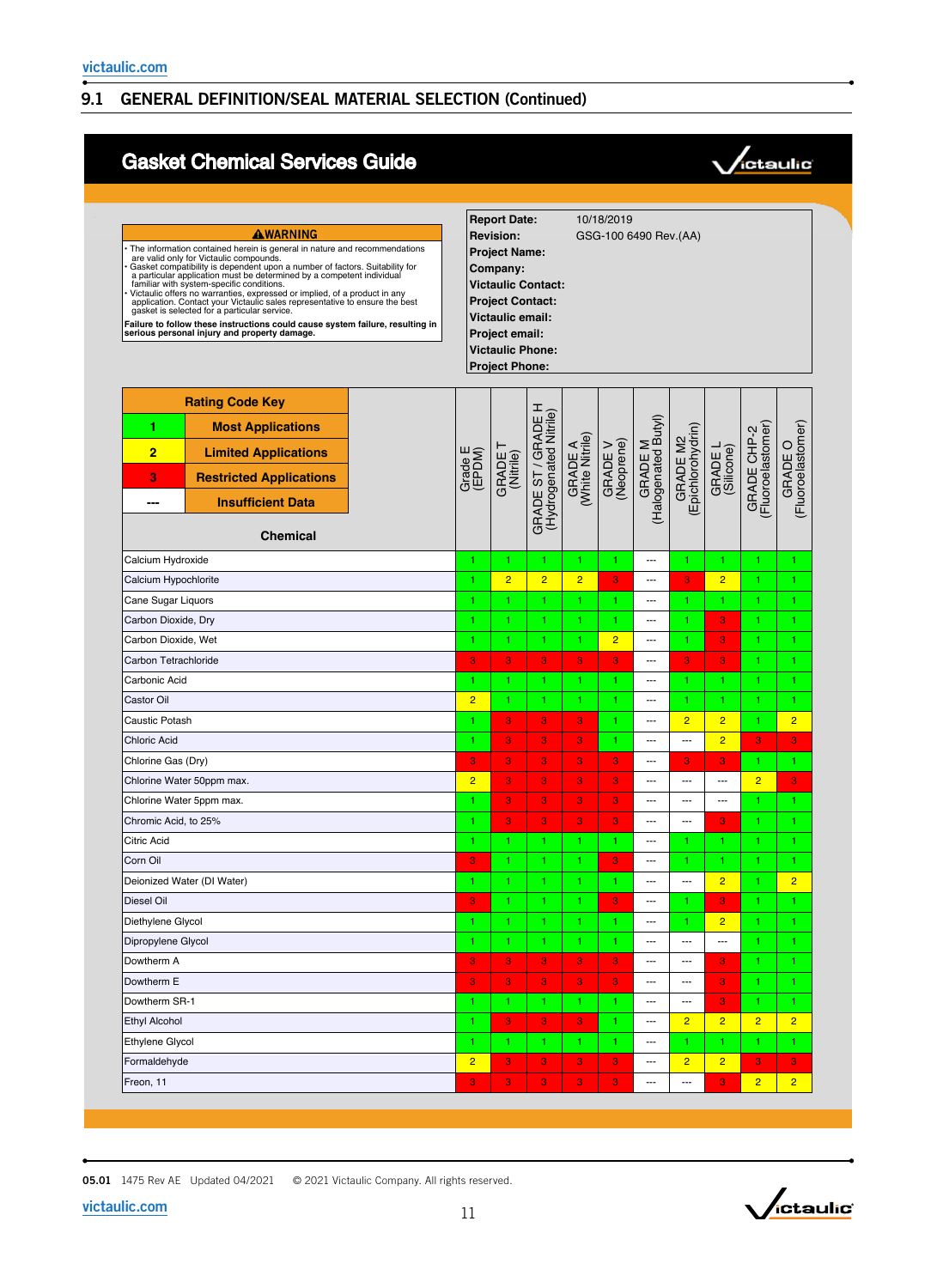# Gasket Chemical Services Guide



| Gasket compatibility is dependent upon a number of factors. Suitability for<br>a particular application must be determined by a competent individual<br>familiar with system-specific conditions.<br>Victaulic offers no warranties, expressed or implied, of a product in any<br>application. Contact your Victaulic sales representative to ensure the best<br>gasket is selected for a particular service.<br>Failure to follow these instructions could cause system failure, resulting in<br>serious personal injury and property damage. |                   | <b>Project Name:</b><br>Company:<br><b>Victaulic Contact:</b><br><b>Project Contact:</b><br>Victaulic email:<br>Project email:<br><b>Victaulic Phone:</b><br><b>Project Phone:</b> |                                                 |                            |                       |                                |                              |                       |                                  |                              |
|------------------------------------------------------------------------------------------------------------------------------------------------------------------------------------------------------------------------------------------------------------------------------------------------------------------------------------------------------------------------------------------------------------------------------------------------------------------------------------------------------------------------------------------------|-------------------|------------------------------------------------------------------------------------------------------------------------------------------------------------------------------------|-------------------------------------------------|----------------------------|-----------------------|--------------------------------|------------------------------|-----------------------|----------------------------------|------------------------------|
| <b>Rating Code Key</b><br>1<br><b>Most Applications</b><br>$\overline{2}$<br><b>Limited Applications</b><br>3<br><b>Restricted Applications</b><br><b>Insufficient Data</b><br>---<br><b>Chemical</b>                                                                                                                                                                                                                                                                                                                                          | Grade E<br>(EPDM) | GRADE<br>(Nitrile)                                                                                                                                                                 | I<br>(Hydrogenated Nitrile)<br>GRADE ST / GRADE | GRADE A<br>(White Nitrile) | GRADE V<br>(Neoprene) | GRADE M<br>(Halogenated Butyl) | Epichlorohydrin)<br>GRADE M2 | GRADE L<br>(Silicone) | GRADE CHP-2<br>(Fluoroelastomer) | GRADE O<br>(Fluoroelastomer) |
| Freon, 113                                                                                                                                                                                                                                                                                                                                                                                                                                                                                                                                     | 3                 | 1                                                                                                                                                                                  | 1                                               |                            |                       | $\overline{a}$                 | 1                            | 3                     | 3                                | 3                            |
| Freon, 114                                                                                                                                                                                                                                                                                                                                                                                                                                                                                                                                     | 1                 | 1                                                                                                                                                                                  | 1                                               |                            |                       | ---                            | 1                            | 3                     | $\overline{2}$                   | $\overline{2}$               |
| Freon, 12                                                                                                                                                                                                                                                                                                                                                                                                                                                                                                                                      | 3                 | $\overline{2}$                                                                                                                                                                     | $\overline{2}$                                  | $\overline{2}$             | 1                     | ---                            | 1                            | 3                     | $\overline{2}$                   | $\overline{2}$               |
| Freon, 134a                                                                                                                                                                                                                                                                                                                                                                                                                                                                                                                                    | 1                 | 1                                                                                                                                                                                  | 1                                               | 1                          | 1                     | ---                            | 3                            | 3                     | 3                                | 3                            |
| Fuel oil                                                                                                                                                                                                                                                                                                                                                                                                                                                                                                                                       | 3<br>3            | $\overline{2}$                                                                                                                                                                     | $\overline{2}$                                  | $\overline{2}$             | 3                     | ---                            | ---                          | 3                     | 1.                               | 1                            |
| Gasoline, Refined Leaded                                                                                                                                                                                                                                                                                                                                                                                                                                                                                                                       |                   | 1                                                                                                                                                                                  | 1                                               |                            | 3                     | $\overline{a}$                 | ---                          | 3                     | 1                                | 1                            |
| Gasoline, Refined Unleaded                                                                                                                                                                                                                                                                                                                                                                                                                                                                                                                     |                   | 3                                                                                                                                                                                  | 3                                               | 3                          | 3                     | ---                            | ---                          | 3                     | 1                                | $\overline{2}$               |
| Glucose                                                                                                                                                                                                                                                                                                                                                                                                                                                                                                                                        |                   | 1                                                                                                                                                                                  | 1                                               | 1.                         | 1                     | ---                            | 1                            | 1.                    | 1                                | 1.                           |
| Glycerin/Glycerol                                                                                                                                                                                                                                                                                                                                                                                                                                                                                                                              | 1                 | 1                                                                                                                                                                                  | 1                                               | 1                          | 1                     | $\overline{a}$                 | 1                            | 1.                    | 1                                | 1                            |
| Glycol                                                                                                                                                                                                                                                                                                                                                                                                                                                                                                                                         | 1                 | 1                                                                                                                                                                                  | 1                                               |                            | 1                     | $\overline{a}$                 | 1                            | 1.                    | 1.                               | 1                            |
| Hexane or n-Hexane                                                                                                                                                                                                                                                                                                                                                                                                                                                                                                                             | 3                 | 1                                                                                                                                                                                  | 1                                               |                            | $\overline{2}$        | ---                            | 1                            | 3                     | 1.                               | 1                            |
| Hydrochloric Acid, to 36%, 158°F/70°C                                                                                                                                                                                                                                                                                                                                                                                                                                                                                                          | 3                 | 3                                                                                                                                                                                  | 3                                               | 3                          | 3                     | ---                            | 3                            | 3                     | $\overline{2}$                   | $\overline{2}$               |
| Hydrochloric Acid, to 36%, 75°F/24°C                                                                                                                                                                                                                                                                                                                                                                                                                                                                                                           | $\overline{2}$    | 3                                                                                                                                                                                  | 3                                               | 3                          | 3                     | ---                            | 3                            | $\overline{2}$        | 1                                | 1                            |
| Hydrofluoric Acid, to 36%, 75°F/24°C                                                                                                                                                                                                                                                                                                                                                                                                                                                                                                           | 3                 | 3                                                                                                                                                                                  | $\overline{\mathbf{3}}$                         | 3                          | 3                     | ---<br>---                     | ---<br>---                   | 3<br>3                | 1.                               | 1                            |
| Hydrogen Gas<br>Hydrogen Peroxide, 30 - 50%                                                                                                                                                                                                                                                                                                                                                                                                                                                                                                    | 1<br>3            | 1<br>3                                                                                                                                                                             | 1<br>3                                          | 1.<br>3                    | 1<br>3                | ---                            | ---                          | $\overline{2}$        | 1.<br>1                          | 1<br>1                       |
| Hydrogen Peroxide, 50% - 90%                                                                                                                                                                                                                                                                                                                                                                                                                                                                                                                   | 3                 | 3                                                                                                                                                                                  | 3                                               | 3                          | 3                     | $\overline{a}$                 | 3                            | $\overline{2}$        | 1                                | 3                            |
| <b>Isopropyl Alcohol</b>                                                                                                                                                                                                                                                                                                                                                                                                                                                                                                                       |                   | $\overline{2}$                                                                                                                                                                     | $\overline{2}$                                  | $\overline{c}$             | $\overline{2}$        |                                | ---                          |                       |                                  |                              |
| JP-3 (MIL-J-5624)                                                                                                                                                                                                                                                                                                                                                                                                                                                                                                                              | 3                 | 1                                                                                                                                                                                  | 1.                                              | 1.                         | 3                     | ---                            | ---                          | 3                     | 1.                               | 1.                           |
| JP-4 (MIL-T-5624)                                                                                                                                                                                                                                                                                                                                                                                                                                                                                                                              | 3                 | 1                                                                                                                                                                                  | 1.                                              | 1.                         | 3                     | ---                            | ---                          | 3                     | $\mathbf{1}$                     | 1.                           |
| JP-5 (MIL-T-5624)                                                                                                                                                                                                                                                                                                                                                                                                                                                                                                                              | 3                 | 1.                                                                                                                                                                                 | 1.                                              | 1.                         | 3                     | ---                            | ---                          | 3                     | 1.                               | 1.                           |
| JP-6 (MIL-J-25656)                                                                                                                                                                                                                                                                                                                                                                                                                                                                                                                             | 3                 | 1                                                                                                                                                                                  | 1.                                              | 1.                         | 3                     | ---                            | ---                          | 3                     | 1.                               | 1.                           |
| JP-8 (MIL-T-83133)                                                                                                                                                                                                                                                                                                                                                                                                                                                                                                                             | 3                 | 1                                                                                                                                                                                  | 1.                                              | 1.                         | 3                     | ---                            | ---                          | 3                     | 1.                               | 1.                           |
| Kerosene                                                                                                                                                                                                                                                                                                                                                                                                                                                                                                                                       | 3                 | $\mathbf{1}$                                                                                                                                                                       | $\mathbf{1}$                                    | 1.                         | $\overline{2}$        | ---                            | ---                          | 3                     | $\mathbf{1}$                     | 1.                           |
| Lime and H2O                                                                                                                                                                                                                                                                                                                                                                                                                                                                                                                                   | 1.                | 1.                                                                                                                                                                                 | 1.                                              | 1.                         | 1.                    | ---                            | $\overline{\phantom{a}}$     | 3                     | $\mathbf{3}$                     | 3 <sub>1</sub>               |
| Linseed Oil                                                                                                                                                                                                                                                                                                                                                                                                                                                                                                                                    | 3                 | 1.                                                                                                                                                                                 | 1.                                              | 1.                         | $\overline{2}$        | ---                            | 1                            | 1.                    | 1.                               | 1.                           |
| Mercury                                                                                                                                                                                                                                                                                                                                                                                                                                                                                                                                        | 1.                | $\mathbf{1}$                                                                                                                                                                       | 1.                                              | 1.                         | 1.                    | $\qquad \qquad \cdots$         | 1                            | ---                   | $\mathbf{1}$                     | 1.                           |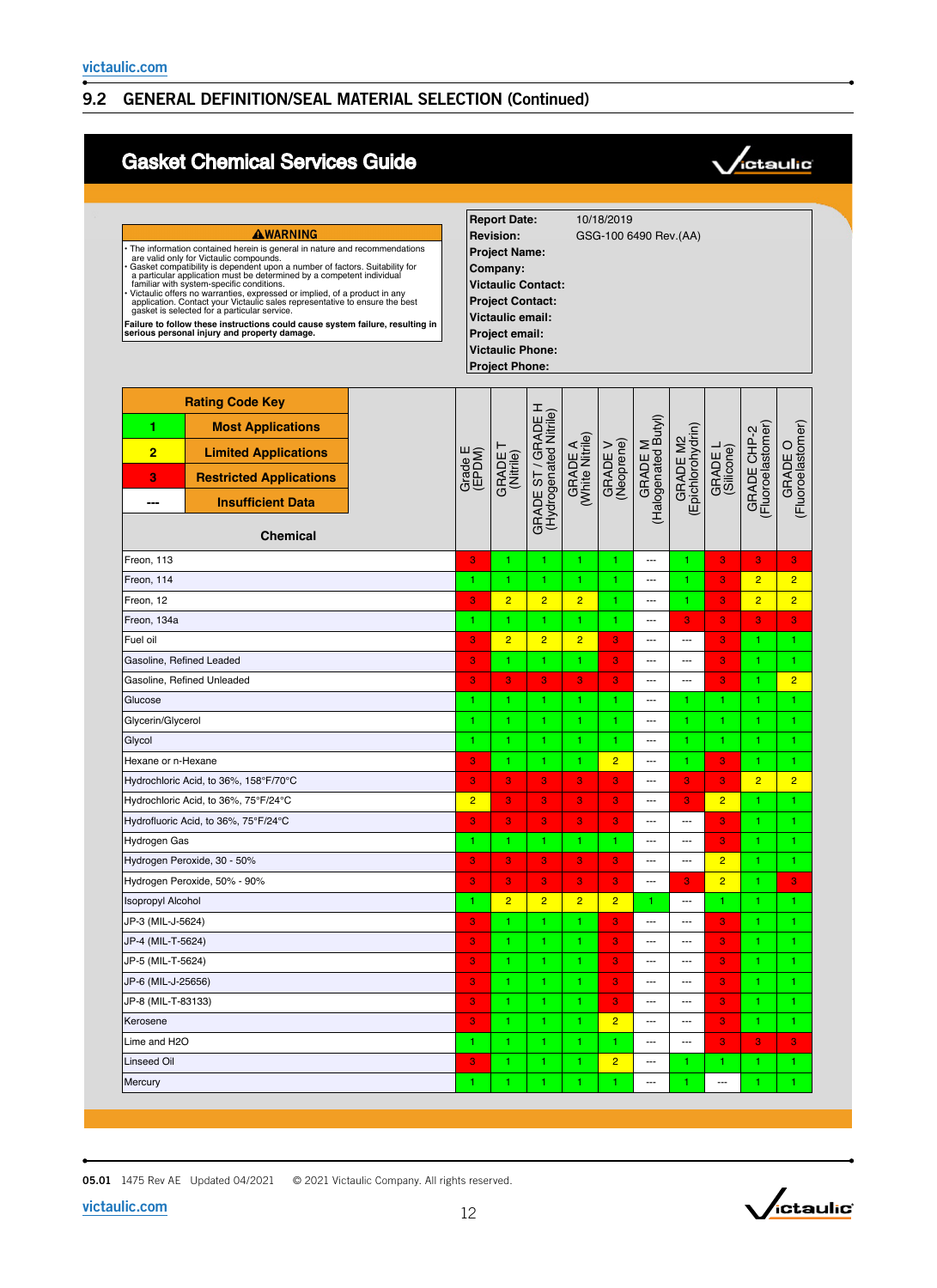# Gasket Chemical Services Guide



| AWARNING<br>The information contained herein is general in nature and recommendations<br>are valid only for Victaulic compounds.<br>Gasket compatibility is dependent upon a number of factors. Suitability for<br>a particular application must be determined by a competent individual<br>familiar with system-specific conditions.<br>Victaulic offers no warranties, expressed or implied, of a product in any<br>application. Contact your Victaulic sales representative to ensure the best<br>gasket is selected for a particular service.<br>Failure to follow these instructions could cause system failure, resulting in<br>serious personal injury and property damage. |                   | <b>Report Date:</b><br><b>Revision:</b><br><b>Project Name:</b><br>Company:<br><b>Victaulic Contact:</b><br><b>Project Contact:</b><br>Victaulic email:<br>Project email:<br><b>Victaulic Phone:</b><br><b>Project Phone:</b> |                                              |                            | 10/18/2019            | GSG-100 6490 Rev.(AA)          |                               |                       |                                  |                              |
|------------------------------------------------------------------------------------------------------------------------------------------------------------------------------------------------------------------------------------------------------------------------------------------------------------------------------------------------------------------------------------------------------------------------------------------------------------------------------------------------------------------------------------------------------------------------------------------------------------------------------------------------------------------------------------|-------------------|-------------------------------------------------------------------------------------------------------------------------------------------------------------------------------------------------------------------------------|----------------------------------------------|----------------------------|-----------------------|--------------------------------|-------------------------------|-----------------------|----------------------------------|------------------------------|
| <b>Rating Code Key</b><br>1<br><b>Most Applications</b><br>$\overline{2}$<br><b>Limited Applications</b><br>3<br><b>Restricted Applications</b><br><b>Insufficient Data</b><br>---<br><b>Chemical</b>                                                                                                                                                                                                                                                                                                                                                                                                                                                                              | Grade E<br>(EPDM) | GRADE <sup>-</sup><br>(Nitrile)                                                                                                                                                                                               | GRADE ST / GRADE H<br>(Hydrogenated Nitrile) | GRADE A<br>(White Nitrile) | GRADE V<br>(Neoprene) | GRADE M<br>(Halogenated Butyl) | GRADE M2<br>(Epichlorohydrin) | GRADE L<br>(Silicone) | GRADE CHP-2<br>(Fluoroelastomer) | (Fluoroelastomer)<br>GRADE O |
| Methane                                                                                                                                                                                                                                                                                                                                                                                                                                                                                                                                                                                                                                                                            | 3                 | 1                                                                                                                                                                                                                             | 1                                            | 1                          | $\overline{2}$        | ---                            | 1                             | 3                     | 1.                               | 1                            |
| Methyl Alcohol, Methanol                                                                                                                                                                                                                                                                                                                                                                                                                                                                                                                                                                                                                                                           | 1                 |                                                                                                                                                                                                                               | 1                                            | 1                          | 1                     | ---                            | 3                             | 1                     | 3                                | 3                            |
| Methyl Ethyl Ketone                                                                                                                                                                                                                                                                                                                                                                                                                                                                                                                                                                                                                                                                | 1                 | 3                                                                                                                                                                                                                             | 3                                            | 3                          | 3                     | ---                            | 3                             | 3                     | 3                                | 3                            |
| MIL-L-7808F                                                                                                                                                                                                                                                                                                                                                                                                                                                                                                                                                                                                                                                                        | 3                 |                                                                                                                                                                                                                               | 1                                            | 1                          | 3                     | ---                            | 3                             | 3                     | 1                                | 1                            |
| <b>Mineral Oils</b>                                                                                                                                                                                                                                                                                                                                                                                                                                                                                                                                                                                                                                                                | 3                 | 1                                                                                                                                                                                                                             | 1                                            | 1                          | $\overline{2}$        | ---                            | 1.                            | $\overline{2}$        | 1.                               | 1                            |
| <b>Natural Gas</b>                                                                                                                                                                                                                                                                                                                                                                                                                                                                                                                                                                                                                                                                 | 3                 | 1                                                                                                                                                                                                                             | 1                                            | 1                          | 1                     | ---                            | 1                             | 3                     | 1.                               | 1                            |
| Nitric Acid to 10%, 75°F/24°C                                                                                                                                                                                                                                                                                                                                                                                                                                                                                                                                                                                                                                                      | $\overline{2}$    | 3                                                                                                                                                                                                                             | 3                                            | $\mathbf{3}$               | ---                   | ---                            | 3                             | $\overline{2}$        | $\overline{2}$                   | 1                            |
| Nitric Acid, 10-50%, 75°F/24°C                                                                                                                                                                                                                                                                                                                                                                                                                                                                                                                                                                                                                                                     |                   | 3                                                                                                                                                                                                                             | 3                                            | 3                          | 3                     | ---                            | ---                           | 3                     | 3                                | 1                            |
| Nitric Acid, 50-100%, 75°F/24°C                                                                                                                                                                                                                                                                                                                                                                                                                                                                                                                                                                                                                                                    | 3                 | 3                                                                                                                                                                                                                             | 3                                            | 3                          | 3                     | ---                            | ---                           | 3                     | 3                                | 3                            |
| Nitric Acid, Red Fuming                                                                                                                                                                                                                                                                                                                                                                                                                                                                                                                                                                                                                                                            | 3                 | 3                                                                                                                                                                                                                             | 3                                            | 3                          | 3                     | ---                            | 3                             | 3                     | ---                              | 3                            |
| Oil, Motor                                                                                                                                                                                                                                                                                                                                                                                                                                                                                                                                                                                                                                                                         | 3                 | 1                                                                                                                                                                                                                             | 1                                            | 1.                         | $\overline{2}$        | $\overline{a}$                 | ---                           | $\overline{2}$        | 1                                | 1.                           |
| Oil, Sour Crude                                                                                                                                                                                                                                                                                                                                                                                                                                                                                                                                                                                                                                                                    | 3                 | $\overline{2}$                                                                                                                                                                                                                | $\overline{2}$                               | $\overline{2}$             | 3                     | $\overline{a}$                 | ---                           | 3                     | 3                                | 1                            |
| Oxygen, Cold to 70F/21C                                                                                                                                                                                                                                                                                                                                                                                                                                                                                                                                                                                                                                                            | $\overline{2}$    | $\overline{2}$                                                                                                                                                                                                                | $\overline{2}$                               | $\overline{2}$             | $\overline{2}$        | ---                            | $\overline{2}$                | $\overline{2}$        | $\overline{2}$                   | $\overline{2}$               |
| Ozone to 100ppm                                                                                                                                                                                                                                                                                                                                                                                                                                                                                                                                                                                                                                                                    | 1                 | 3                                                                                                                                                                                                                             | 3                                            | 3                          | $\overline{2}$        | ---                            | 1                             | 1                     | 1                                | 1.                           |
| Phenol (Carbolic Acid)                                                                                                                                                                                                                                                                                                                                                                                                                                                                                                                                                                                                                                                             | 3                 | 3                                                                                                                                                                                                                             | 3                                            | 3                          | 3                     | $\overline{a}$                 | ---                           | 3                     | 1.                               | 1                            |
| <b>Phosphate Ester</b>                                                                                                                                                                                                                                                                                                                                                                                                                                                                                                                                                                                                                                                             | 1                 | 3                                                                                                                                                                                                                             | 3                                            | 3                          | 3                     | ---                            | $\bf{3}$                      | 3                     | 3                                | 3                            |
| Phosphoric Acid 85% to 200°F/93C                                                                                                                                                                                                                                                                                                                                                                                                                                                                                                                                                                                                                                                   | 3                 | 3                                                                                                                                                                                                                             | 3                                            | 3                          | 3                     | ---                            | ---                           | 3                     | 3                                | 3                            |
| Phosphoric Acid, 45%                                                                                                                                                                                                                                                                                                                                                                                                                                                                                                                                                                                                                                                               |                   |                                                                                                                                                                                                                               | 3                                            | 3                          | $\overline{2}$        | ---                            |                               |                       |                                  |                              |
| Potassium Chloride                                                                                                                                                                                                                                                                                                                                                                                                                                                                                                                                                                                                                                                                 | 1                 | 1                                                                                                                                                                                                                             | 1.                                           | 1.                         | 1.                    | ---                            | 1                             | 1                     | 1                                | 1                            |
| Potassium Cyanide                                                                                                                                                                                                                                                                                                                                                                                                                                                                                                                                                                                                                                                                  |                   | 1                                                                                                                                                                                                                             | 1.                                           | 1                          | 1.                    | ---                            | 1                             | 1                     | 1                                | 1                            |
| Potassium Fluoride                                                                                                                                                                                                                                                                                                                                                                                                                                                                                                                                                                                                                                                                 |                   | $\bf{3}$                                                                                                                                                                                                                      | 3                                            | 3                          | 1.                    | ---                            | ---                           | $\overline{2}$        | 1.                               | 1.                           |
| Potassium Hydroxide                                                                                                                                                                                                                                                                                                                                                                                                                                                                                                                                                                                                                                                                | 1                 | $\overline{2}$                                                                                                                                                                                                                | $\overline{2}$                               | $\overline{2}$             | $\overline{2}$        | ---                            | 1                             | 3                     | $\overline{\mathbf{3}}$          | 3 <sub>1</sub>               |
| Propane Gas                                                                                                                                                                                                                                                                                                                                                                                                                                                                                                                                                                                                                                                                        | 3                 | 1.                                                                                                                                                                                                                            | 1                                            | 1.                         | $\overline{2}$        | ---                            | 1                             | 3                     | 1.                               | 1                            |
| Propyl Alcohol (Propanol)                                                                                                                                                                                                                                                                                                                                                                                                                                                                                                                                                                                                                                                          | 1                 | 1                                                                                                                                                                                                                             | 1.                                           | 1.                         | 1                     | ---                            | 1.                            | 1.                    |                                  | 1.                           |
| Propylene Glycol                                                                                                                                                                                                                                                                                                                                                                                                                                                                                                                                                                                                                                                                   | 1.                | 1.                                                                                                                                                                                                                            | 1.                                           | 1                          | 1.                    | ---                            | ---                           | 1.                    | 1.                               | 1.                           |
| Sewage                                                                                                                                                                                                                                                                                                                                                                                                                                                                                                                                                                                                                                                                             | $\overline{2}$    | 1                                                                                                                                                                                                                             | 1                                            | 1                          | $\overline{2}$        | ---                            | ---                           | 1                     | 1.                               | 1.                           |
| Soap Solutions                                                                                                                                                                                                                                                                                                                                                                                                                                                                                                                                                                                                                                                                     | 1.                | 1.                                                                                                                                                                                                                            | 1.                                           | 1.                         | $\overline{2}$        | $\overline{\phantom{a}}$       | 1                             | 1                     | 1.                               | 1.                           |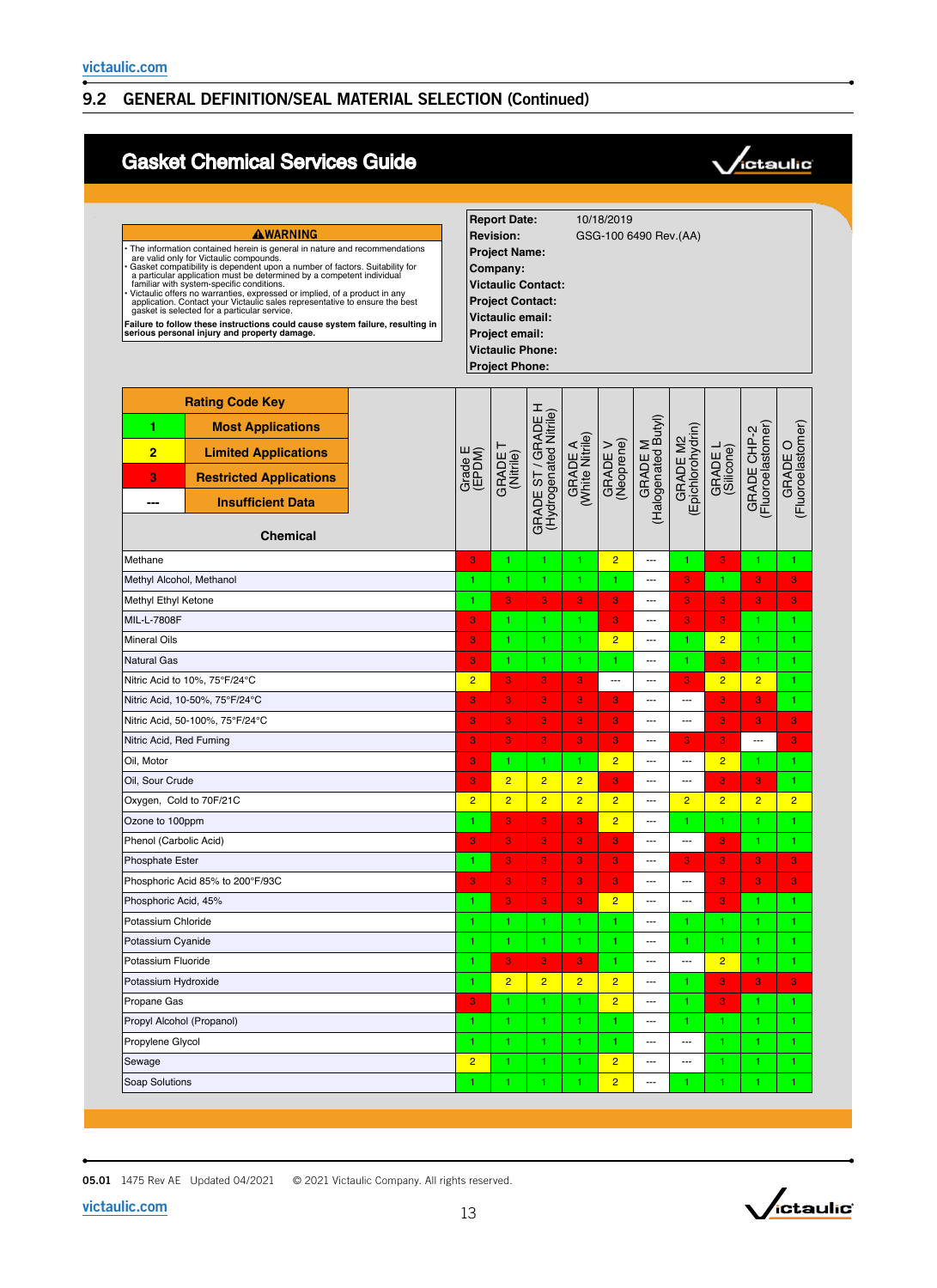# Gasket Chemical Services Guide



| AWARNING<br>The information contained herein is general in nature and recommendations<br>are valid only for Victaulic compounds.<br>Gasket compatibility is dependent upon a number of factors. Suitability for<br>a particular application must be determined by a competent individual<br>familiar with system-specific conditions.<br>Victaulic offers no warranties, expressed or implied, of a product in any application. Contact your Victaulic sales representative to ensure the best<br>gasket is selected for a particular service.<br>Failure to follow these instructions could cause system failure, resulting in<br>serious personal injury and property damage. |                     | <b>Report Date:</b><br><b>Revision:</b><br><b>Project Name:</b><br>Company:<br><b>Victaulic Contact:</b><br><b>Project Contact:</b><br>Victaulic email:<br>Project email:<br><b>Victaulic Phone:</b><br><b>Project Phone:</b> |                                                 |                            | 10/18/2019            | GSG-100 6490 Rev. (AA)         |                              |                       |                                  |                                 |
|---------------------------------------------------------------------------------------------------------------------------------------------------------------------------------------------------------------------------------------------------------------------------------------------------------------------------------------------------------------------------------------------------------------------------------------------------------------------------------------------------------------------------------------------------------------------------------------------------------------------------------------------------------------------------------|---------------------|-------------------------------------------------------------------------------------------------------------------------------------------------------------------------------------------------------------------------------|-------------------------------------------------|----------------------------|-----------------------|--------------------------------|------------------------------|-----------------------|----------------------------------|---------------------------------|
| <b>Rating Code Key</b><br>1<br><b>Most Applications</b><br>$\overline{2}$<br><b>Limited Applications</b><br>3<br><b>Restricted Applications</b><br><b>Insufficient Data</b><br>---<br><b>Chemical</b>                                                                                                                                                                                                                                                                                                                                                                                                                                                                           | Grade E<br>(EPDM)   | GRADE<br>(Nitrile)                                                                                                                                                                                                            | I<br>(Hydrogenated Nitrile)<br>GRADE ST / GRADE | GRADE A<br>(White Nitrile) | GRADE V<br>(Neoprene) | GRADE M<br>(Halogenated Butyl) | Epichlorohydrin)<br>GRADE M2 | GRADE L<br>(Silicone) | GRADE CHP-2<br>(Fluoroelastomer) | (Fluoroelastomer)<br>O<br>GRADE |
| Soda Ash                                                                                                                                                                                                                                                                                                                                                                                                                                                                                                                                                                                                                                                                        | 1                   | 1                                                                                                                                                                                                                             | 1                                               | 1                          | 1                     | ---                            | 1                            | 1                     | 1                                | 1                               |
| Sodium Bisulfite                                                                                                                                                                                                                                                                                                                                                                                                                                                                                                                                                                                                                                                                |                     | 1                                                                                                                                                                                                                             | 1                                               | 1                          | 1                     | ---                            | 1                            | 1                     | 1                                | 1                               |
| Sodium Carbonate (Soda Ash)                                                                                                                                                                                                                                                                                                                                                                                                                                                                                                                                                                                                                                                     | 1                   | 1                                                                                                                                                                                                                             | 1                                               | 1                          | 1                     | ---                            | 1                            | 1.                    | 1                                | 1                               |
| Sodium Chloride                                                                                                                                                                                                                                                                                                                                                                                                                                                                                                                                                                                                                                                                 | 1                   | 1                                                                                                                                                                                                                             | 1.                                              | 1.                         | 1                     | ---                            | 1                            | 1.                    | 1                                | 1                               |
| Sodium Cyanide                                                                                                                                                                                                                                                                                                                                                                                                                                                                                                                                                                                                                                                                  |                     | 1                                                                                                                                                                                                                             | 1.                                              | 1                          | 1                     | ---                            | 1                            | 1                     | 1                                | 1                               |
| Sodium Hydroxide, 50%                                                                                                                                                                                                                                                                                                                                                                                                                                                                                                                                                                                                                                                           | $\overline{2}$      | $\overline{2}$                                                                                                                                                                                                                | $\overline{2}$                                  | $\overline{2}$             | 3                     | ---                            | 3                            | 3                     | 3                                | 3                               |
| Sodium Hypochlorite, 20%                                                                                                                                                                                                                                                                                                                                                                                                                                                                                                                                                                                                                                                        | 1                   | 3                                                                                                                                                                                                                             | 3                                               | 3                          | 3                     | ---                            | 1                            | 3                     | $\overline{2}$                   | $\overline{2}$                  |
| Sodium Nitrate                                                                                                                                                                                                                                                                                                                                                                                                                                                                                                                                                                                                                                                                  | 1                   | $\overline{2}$                                                                                                                                                                                                                | $\overline{2}$                                  | $\overline{2}$             | $\overline{2}$        | ---                            | 1                            | 3                     | 1                                | 1                               |
| Sodium Nitrite                                                                                                                                                                                                                                                                                                                                                                                                                                                                                                                                                                                                                                                                  | 1                   | $\overline{2}$                                                                                                                                                                                                                | $\overline{2}$                                  | $\overline{2}$             | $\overline{2}$        | $\overline{a}$                 | ---                          | $\overline{2}$        | ---                              | 1                               |
| Sodium Phosphate, Dibasic                                                                                                                                                                                                                                                                                                                                                                                                                                                                                                                                                                                                                                                       | 1                   | 1                                                                                                                                                                                                                             | 1.                                              | 1.                         | $\overline{2}$        | ---                            | 3                            | 3                     | 1                                | 1                               |
| Sodium Phosphate, Monobasic                                                                                                                                                                                                                                                                                                                                                                                                                                                                                                                                                                                                                                                     | 1                   | 1                                                                                                                                                                                                                             | 1.                                              | 1                          | $\overline{2}$        | ---                            | 3                            | 3                     | 1.                               | 1                               |
| Sodium Phosphate, Tribasic                                                                                                                                                                                                                                                                                                                                                                                                                                                                                                                                                                                                                                                      | 1                   | 1                                                                                                                                                                                                                             | 1                                               | 1                          | $\overline{2}$        | ---                            | 3                            | 1.                    | 1                                | 1                               |
| Sodium Sulfate                                                                                                                                                                                                                                                                                                                                                                                                                                                                                                                                                                                                                                                                  | 1                   | 1.                                                                                                                                                                                                                            | 1.                                              | 1                          | 1                     | ---                            | 1.                           | 1.                    | 1                                | 1                               |
| Sodium Sulfide                                                                                                                                                                                                                                                                                                                                                                                                                                                                                                                                                                                                                                                                  | 1                   | 1                                                                                                                                                                                                                             | 1.                                              | 1                          | 1                     | ---                            | ---                          | 1                     | 1                                | 1                               |
| Sodium Sulfite                                                                                                                                                                                                                                                                                                                                                                                                                                                                                                                                                                                                                                                                  | 1.                  | 1                                                                                                                                                                                                                             | 1                                               | 1                          | 1                     | ---                            | ---                          | 1.                    | 1                                | 1                               |
| Starch                                                                                                                                                                                                                                                                                                                                                                                                                                                                                                                                                                                                                                                                          | 1.                  | 1                                                                                                                                                                                                                             | 1                                               | 1                          | 1                     | ---                            | ---                          | 1.                    | ---                              | 1                               |
| Sulfuric Acid, 0 to 25%, 150°F/66°C                                                                                                                                                                                                                                                                                                                                                                                                                                                                                                                                                                                                                                             | 1                   | 3                                                                                                                                                                                                                             | 3                                               | 3                          | $\overline{2}$        | ---                            | 3                            | 3                     | 1                                | 1                               |
| Sulfuric Acid, 20%-25% Oleum                                                                                                                                                                                                                                                                                                                                                                                                                                                                                                                                                                                                                                                    | 3                   | 3                                                                                                                                                                                                                             | 3                                               | 3                          | 3                     | $\overline{\phantom{a}}$       | 3                            | 3                     |                                  |                                 |
| Sulfuric Acid, 25-50%, 200°F/93°C                                                                                                                                                                                                                                                                                                                                                                                                                                                                                                                                                                                                                                               | $\overline{2}$<br>3 | 3                                                                                                                                                                                                                             | 3                                               | 3                          | 3                     | ---                            | 3                            | 3                     | $\overline{2}$                   | 1.                              |
| Sulfuric Acid, 50-95%, 150°F/66°C                                                                                                                                                                                                                                                                                                                                                                                                                                                                                                                                                                                                                                               |                     | 3                                                                                                                                                                                                                             | 3                                               | 3                          | 3                     | ---                            | 3                            | 3                     | 3                                | 3                               |
| Sulfuric Acid, Fuming                                                                                                                                                                                                                                                                                                                                                                                                                                                                                                                                                                                                                                                           | 3                   | 3                                                                                                                                                                                                                             | 3                                               | 3                          | 3                     | ---                            | 3                            | 3                     | 3                                | 3                               |
| Sulfurous Acid                                                                                                                                                                                                                                                                                                                                                                                                                                                                                                                                                                                                                                                                  | 3                   | 3                                                                                                                                                                                                                             | 3                                               | 3                          | 3                     | ---                            | ---                          | 3                     | 3                                | 3                               |
| Toluene                                                                                                                                                                                                                                                                                                                                                                                                                                                                                                                                                                                                                                                                         | 3                   | 3                                                                                                                                                                                                                             | 3                                               | 3                          | 3                     | ---                            | 3                            | 3                     | $\mathbf{3}$                     | 3                               |
| Transmission Fluid, Type A                                                                                                                                                                                                                                                                                                                                                                                                                                                                                                                                                                                                                                                      | 3                   | 1.                                                                                                                                                                                                                            | 1.                                              | 1.                         | $\mathbf{3}$          | ---                            | 1.                           | 3                     | 1.                               | 1.                              |
| Trisodium Phosphate                                                                                                                                                                                                                                                                                                                                                                                                                                                                                                                                                                                                                                                             | 1                   | 3                                                                                                                                                                                                                             | 3                                               | 3                          | 1                     | ---                            | $\sim$                       | $\overline{2}$        | $\cdots$                         | 1.                              |
| Turpentine                                                                                                                                                                                                                                                                                                                                                                                                                                                                                                                                                                                                                                                                      | 3                   | 1.                                                                                                                                                                                                                            | 1.                                              | 1.                         | 3                     | ---                            | 1                            | 3                     | 1                                | 1.                              |
| Urea                                                                                                                                                                                                                                                                                                                                                                                                                                                                                                                                                                                                                                                                            | 1.                  | 3                                                                                                                                                                                                                             | 3                                               | $\mathbf{3}$               | 3                     | ---                            | ---                          | 3                     | 3                                | $\mathbf{3}$                    |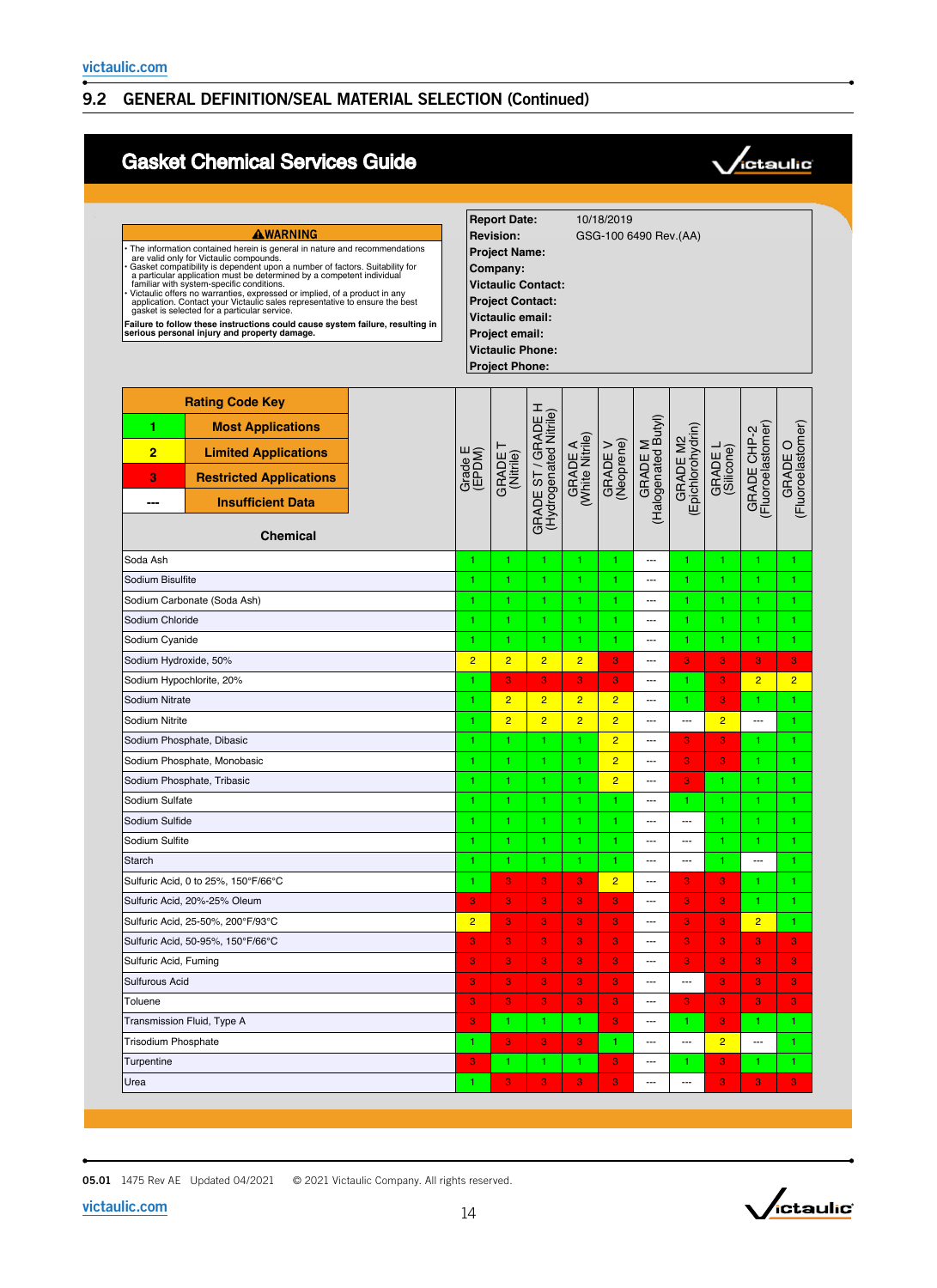# Gasket Chemical Services Guide



| AWARNING<br>• The information contained herein is general in nature and recommendations<br>are valid only for Victaulic compounds.<br>Gasket compatibility is dependent upon a number of factors. Suitability for a particular application must be determined by a competent individual<br>familiar with system-specific conditions.<br>Victaulic offers no warranties, expressed or implied, of a product in any<br>application. Contact your Victaulic sales representative to ensure the best<br>qasket is selected for a particular service.<br>Failure to follow these instructions could cause system failure, resulting in<br>serious personal injury and property damage. |                                                                                                                                                                    |                |                   | <b>Report Date:</b><br><b>Revision:</b><br><b>Project Name:</b><br>Company:<br><b>Victaulic Contact:</b><br><b>Project Contact:</b><br><b>Victaulic email:</b><br>Project email:<br><b>Victaulic Phone:</b><br><b>Project Phone:</b> |                                                              |                            | 10/18/2019<br>GSG-100 6490 Rev.(AA) |                                |                               |                       |                                 |                                 |
|-----------------------------------------------------------------------------------------------------------------------------------------------------------------------------------------------------------------------------------------------------------------------------------------------------------------------------------------------------------------------------------------------------------------------------------------------------------------------------------------------------------------------------------------------------------------------------------------------------------------------------------------------------------------------------------|--------------------------------------------------------------------------------------------------------------------------------------------------------------------|----------------|-------------------|--------------------------------------------------------------------------------------------------------------------------------------------------------------------------------------------------------------------------------------|--------------------------------------------------------------|----------------------------|-------------------------------------|--------------------------------|-------------------------------|-----------------------|---------------------------------|---------------------------------|
| 1<br>$\overline{2}$<br>3                                                                                                                                                                                                                                                                                                                                                                                                                                                                                                                                                                                                                                                          | <b>Rating Code Key</b><br><b>Most Applications</b><br><b>Limited Applications</b><br><b>Restricted Applications</b><br><b>Insufficient Data</b><br><b>Chemical</b> |                | Grade E<br>(EPDM) | GRADE<br>(Nitrile)                                                                                                                                                                                                                   | <b>GRADE ST / GRADE H</b><br>(Hydrogenated Nitrile)<br>GRADE | GRADE A<br>(White Nitrile) | GRADE V<br>(Neoprene)               | GRADE M<br>(Halogenated Butyl) | GRADE M2<br>(Epichlorohydrin) | GRADE L<br>(Silicone) | GRADE CHP-2<br>Fluoroelastomer) | (Fluoroelastomer)<br>O<br>GRADE |
| <b>Vegetable Oils</b>                                                                                                                                                                                                                                                                                                                                                                                                                                                                                                                                                                                                                                                             |                                                                                                                                                                    |                | 3                 | 1                                                                                                                                                                                                                                    |                                                              | 1                          | 3                                   | $\overline{a}$                 | 1                             | $\overline{2}$        |                                 | 4                               |
| Vinegar                                                                                                                                                                                                                                                                                                                                                                                                                                                                                                                                                                                                                                                                           |                                                                                                                                                                    |                | 1.                | $\overline{2}$                                                                                                                                                                                                                       | $\overline{2}$                                               | $\overline{2}$             | $\overline{2}$                      | $\overline{a}$                 | $-$                           | 1.                    |                                 | 1.                              |
| Water, Bromine                                                                                                                                                                                                                                                                                                                                                                                                                                                                                                                                                                                                                                                                    |                                                                                                                                                                    | $\overline{2}$ | 3                 | 3.                                                                                                                                                                                                                                   | 3                                                            | 3                          | $\overline{a}$                      | $\overline{a}$                 | 3                             | 3                     | 3                               |                                 |
| Water, Chlorine                                                                                                                                                                                                                                                                                                                                                                                                                                                                                                                                                                                                                                                                   |                                                                                                                                                                    | $\overline{2}$ | 3                 | 3                                                                                                                                                                                                                                    | 3                                                            | 3                          | ---                                 | ---                            | ---                           | 3                     | 3                               |                                 |
| Water, to 150°F/66°C                                                                                                                                                                                                                                                                                                                                                                                                                                                                                                                                                                                                                                                              |                                                                                                                                                                    | 1.             | 1.                | 1.                                                                                                                                                                                                                                   | 1.                                                           | $\overline{2}$             | ---                                 | 3                              | 3                             | 1.                    | 3                               |                                 |
| Water, to 200°F/93°C                                                                                                                                                                                                                                                                                                                                                                                                                                                                                                                                                                                                                                                              |                                                                                                                                                                    | 1              | 3                 | 1.                                                                                                                                                                                                                                   | 3                                                            | 3                          | ---                                 | 3                              | 3                             |                       | 3                               |                                 |
| Water, to 230°F/110°C                                                                                                                                                                                                                                                                                                                                                                                                                                                                                                                                                                                                                                                             |                                                                                                                                                                    |                | 1                 | 3                                                                                                                                                                                                                                    | 3                                                            | 3                          | 3                                   | ---                            | 3                             | 3                     |                                 | 3                               |